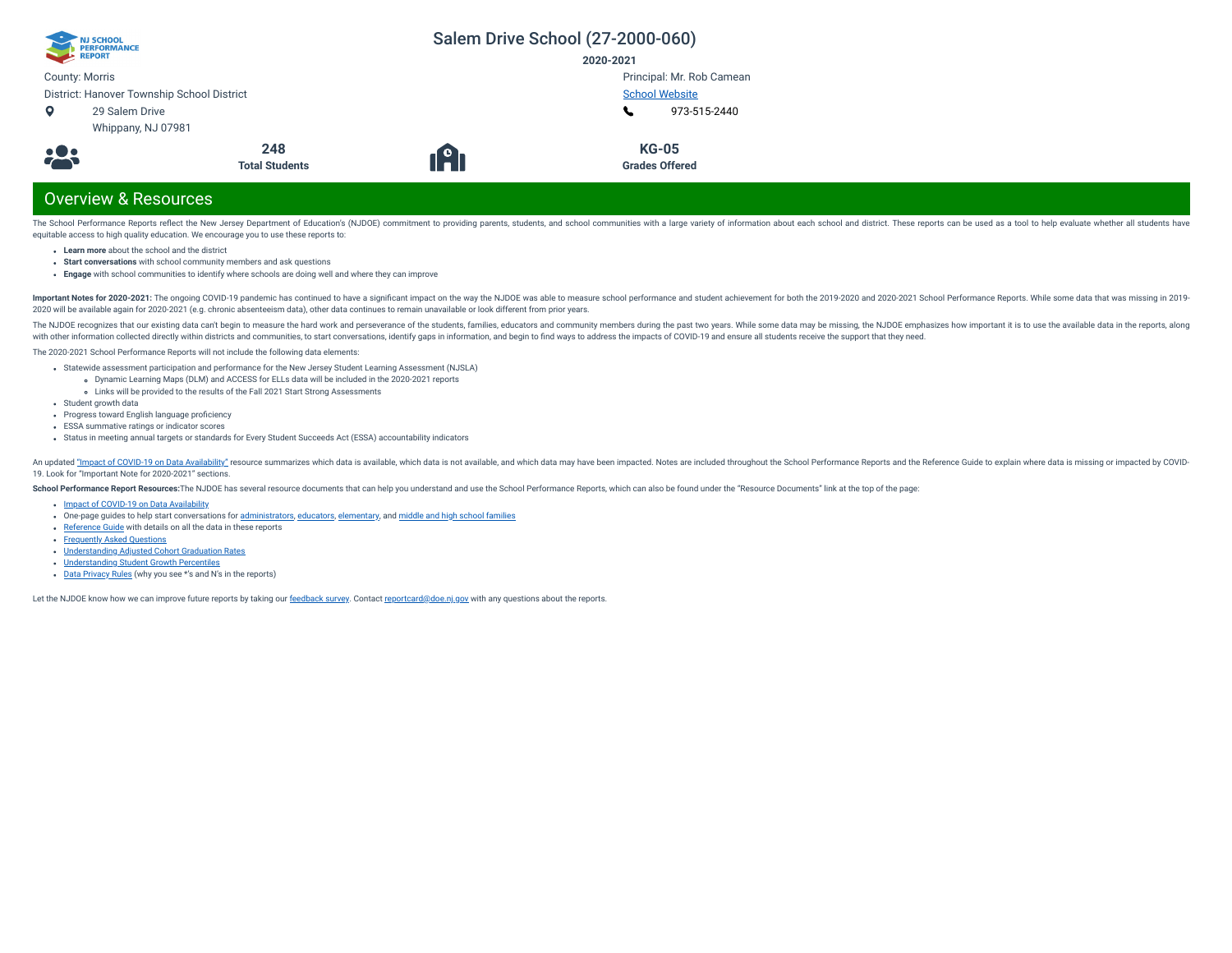

#### **Report Key:**

**\*** Data is not displayed in order to protect student privacy **\*\*** Accountability calculations require 20 or more students **N** No Data is available to display **†** This indicates a table specic note,see note below table

# Overview & Resources

## **School Contact Information**

This table contains contact information including principal name, address, phone number, email address, and social media information, if provided.

| <b>Type</b>           | <b>Contact Information</b>            |  |  |  |
|-----------------------|---------------------------------------|--|--|--|
| County                | Morris                                |  |  |  |
| District              | Hanover Township School District      |  |  |  |
| <b>Principal Name</b> | Mr. Rob Camean                        |  |  |  |
| Address               | 29 Salem Drive, Whippany, NJ 07981    |  |  |  |
| Phone Number          | 973-515-2440                          |  |  |  |
| <b>Email Address</b>  | rob.camean@hanovertwpschools.org      |  |  |  |
| Website               | https://www.hanovertwpschools.com/sds |  |  |  |
| Twitter               | https://twitter.com/HTPS_NJ_SDS       |  |  |  |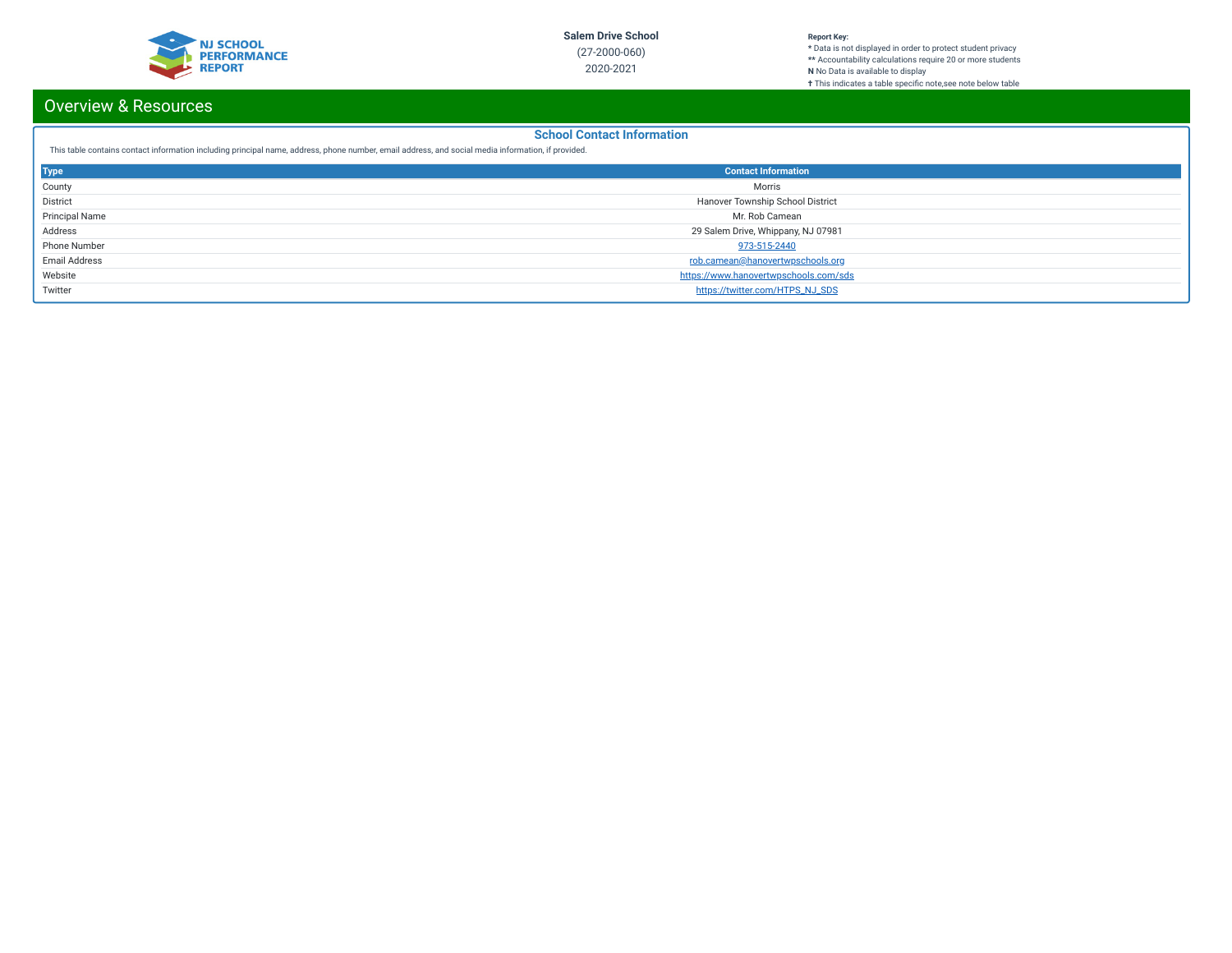

#### **Report Key: \*** Data is not displayed in order to protect student privacy **\*\*** Accountability calculations require 20 or more students **N** No Data is available to display **†** This indicates a table specific note, see note below table

# **Demographics**

Enrollment data reflects enrollment reported at the end of the school year and only includes students attending the school. Students that attend programs at other schools or outside of the district are not included in enro

## **Enrollment Trends by Grade**

This table shows the number of students enrolled by grade for the past three school years. Any students enrolled outside of the grades offered will be included in the total enrollment.

| Grade          | 2018-19 | 2019-20 | 2020-21 |
|----------------|---------|---------|---------|
| KG             | 43      | 42      | 44      |
|                | 37      | 45      | 40      |
| $\overline{2}$ | 38      | 37      | 43      |
| 3              | 46      | 35      | 38      |
|                | 36      | 45      | 37      |
| 5              | 51      | 38      | 46      |
| Total          | 251     | 242     | 248     |

## **Enrollment Trends by Student Group**

This table shows the percentage of students by student group for the past three school years. Note that 2019-20 is the first year that data was collected for non-binary/undesignated gender and, as a result, the 2019-20 and 2020-21 data may not be a true representation of the student population. Additionally, to protect student privacy, gender percentages for 2019-20 are rounded to the nearest 0.5 and percentages for 2020-21 may show a range, depending on the overall school population size.

| <b>Student Group</b>                       | 2018-19 | 2019-20 | 2020-21    |
|--------------------------------------------|---------|---------|------------|
| Female                                     | 49.8%   | 47.5%   | 45-50%     |
| Male                                       | 50.2%   | 52.5%   | 50-55%     |
| Non-Binary/Undesignated Gender             |         | 1%      | $\leq 5\%$ |
| <b>Economically Disadvantaged Students</b> | 1.2%    | 0.8%    | 0.8%       |
| <b>Students with Disabilities</b>          | 13.9%   | 16.5%   | 14.5%      |
| <b>English Learners</b>                    | 1.6%    | 2.1%    | 3.2%       |
| <b>Homeless Students</b>                   | 0.0%    | 0.0%    | 0.0%       |
| <b>Students in Foster Care</b>             | 0.0%    | 0.0%    | 0.0%       |
| Military-Connected Students                | 0.0%    | 0.0%    | 0.0%       |
| <b>Migrant Students</b>                    | 0.0%    | 0.0%    | 0.0%       |

## **Enrollment by Racial and Ethnic Group**

This table shows the percentage of students by racial and ethnic group for the past three school years.

| <b>Racial And Ethnic Group</b>      | 2018-19 | 2019-20 | 2020-21 |
|-------------------------------------|---------|---------|---------|
| White                               | 74.1%   | 73.3%   | 75.0%   |
| Hispanic                            | 6.0%    | 7.0%    | 7.3%    |
| <b>Black or African American</b>    | 1.2%    | 0.8%    | 0.8%    |
| Asian                               | 11.6%   | 12.3%   | 10.5%   |
| Native Hawaiian or Pacific Islander | 0.0%    | 0.0%    | 0.0%    |
| American Indian or Alaska Native    | 0.0%    | 0.0%    | 0.0%    |
| Two Or More Races                   | 7.2%    | 6.6%    | 6.5%    |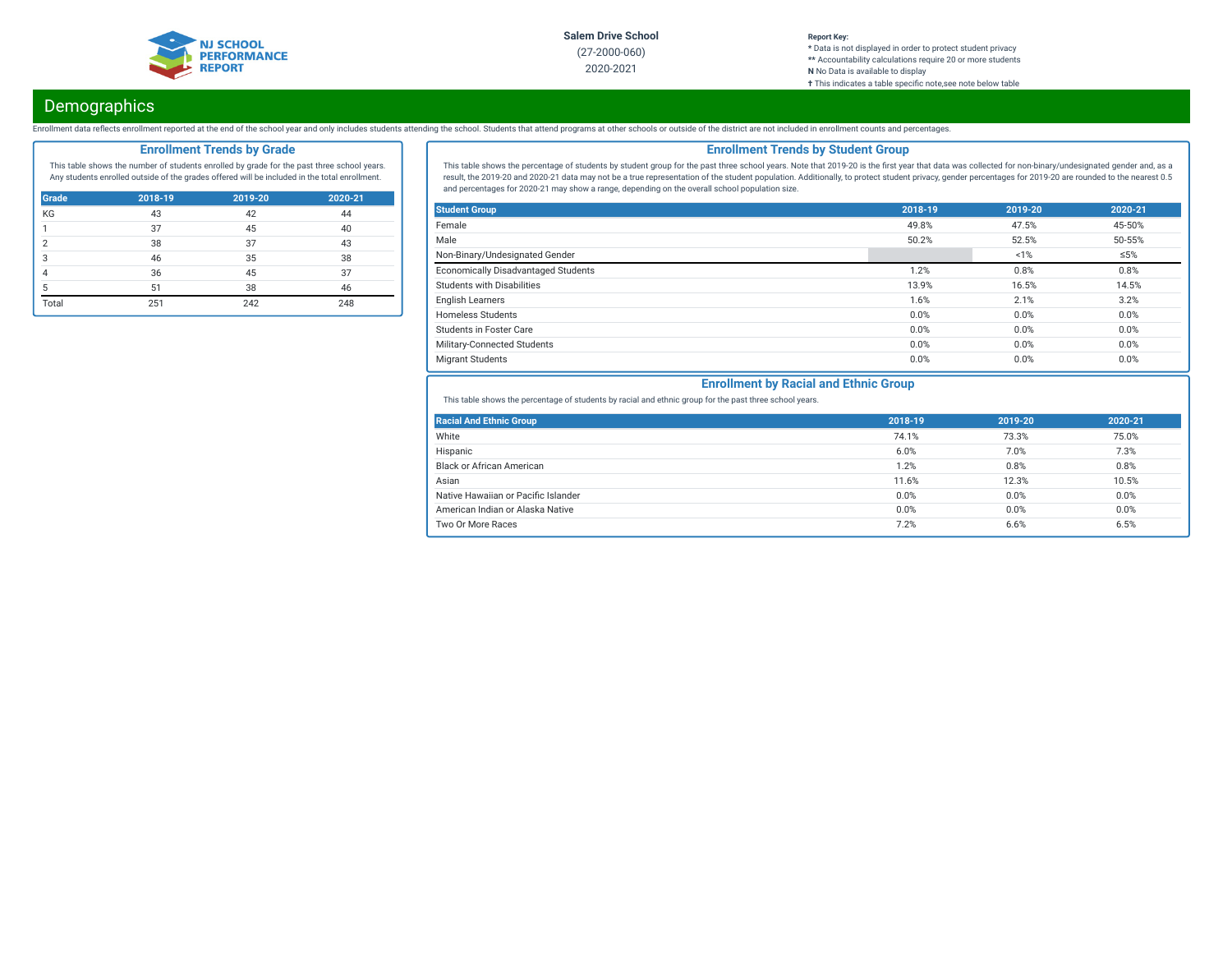

### **Report Key:**

**\*** Data is not displayed in order to protect student privacy **\*\*** Accountability calculations require 20 or more students **N** No Data is available to display **†** This indicates a table specic note,see note below table

# **Demographics**

Enrollment data reflects enrollment reported at the end of the school year and only includes students attending the school. Students that attend programs at other schools or outside of the district are not included in enro

| <b>Enrollment Trends by Full/Half Day PK and KG</b>                                                                                       |         |         |         |  |  |
|-------------------------------------------------------------------------------------------------------------------------------------------|---------|---------|---------|--|--|
| This table shows number of students in full day and half day Pre-Kindergarten (PK) and Kindergarten (KG) for the past three school years. |         |         |         |  |  |
| Grade                                                                                                                                     | 2018-19 | 2019-20 | 2020-21 |  |  |
| KG - Half Day                                                                                                                             |         |         |         |  |  |
| KG - Full Day                                                                                                                             |         |         | 44      |  |  |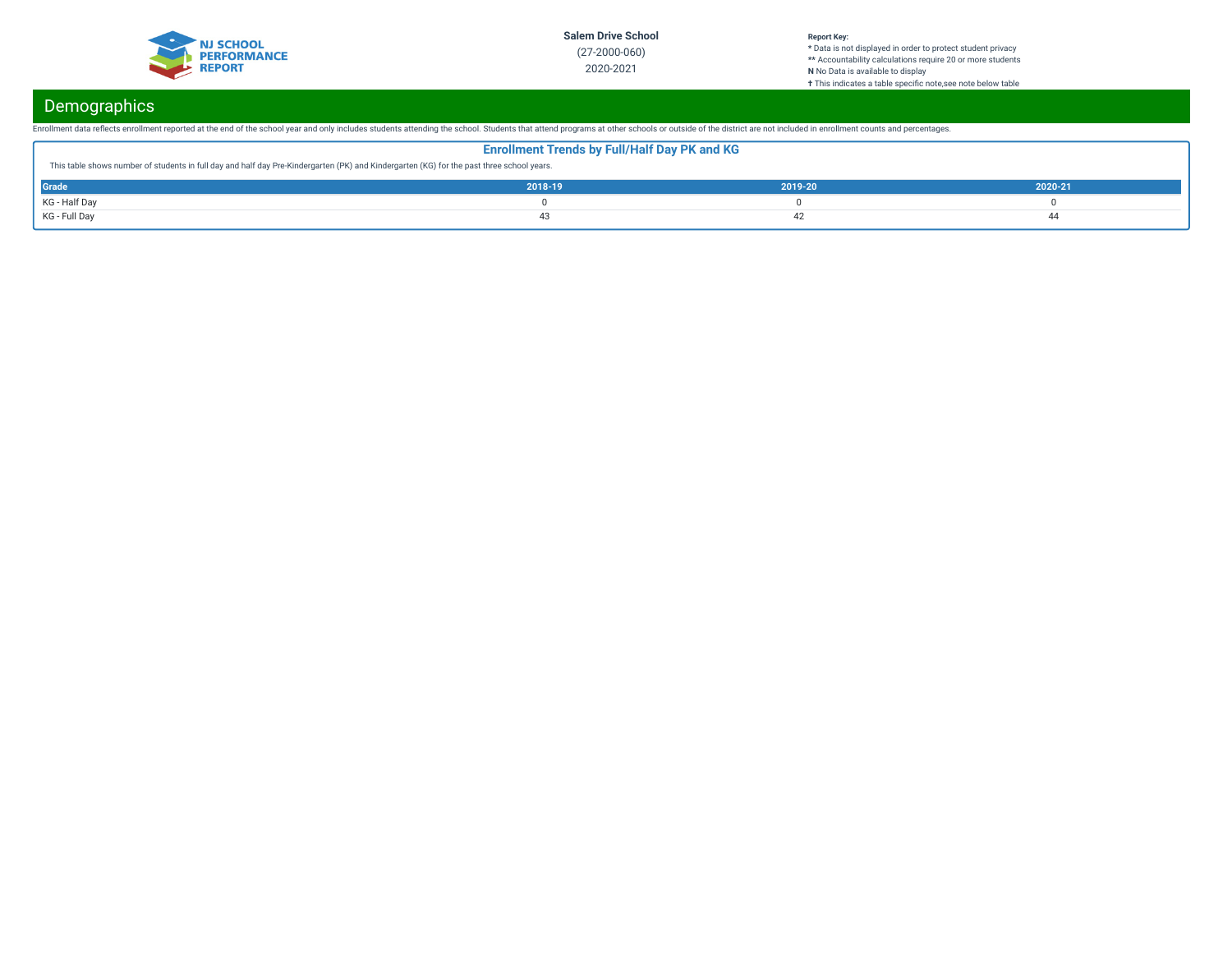

#### **Report Key: \*** Data is not displayed in order to protect student privacy **\*\*** Accountability calculations require 20 or more students **N** No Data is available to display **†** This indicates a table specific note, see note below table

# Demographics

Enrollment data reflects enrollment reported at the end of the school year and only includes students attending the school. Students that attend programs at other schools or outside of the district are not included in enro

## **Enrollment by Home Language**This table shows the percentage of students by primary home language. Only the top 5 languages with at least 1% of students are shown, and students with other home languages are included in the Other Languages total. To se 100 92.7% 90 80 70 60 50 40 30 20 10  $4.0%$  $2.0%$  $1.2%$  $0 -$ English Chinese Polish Other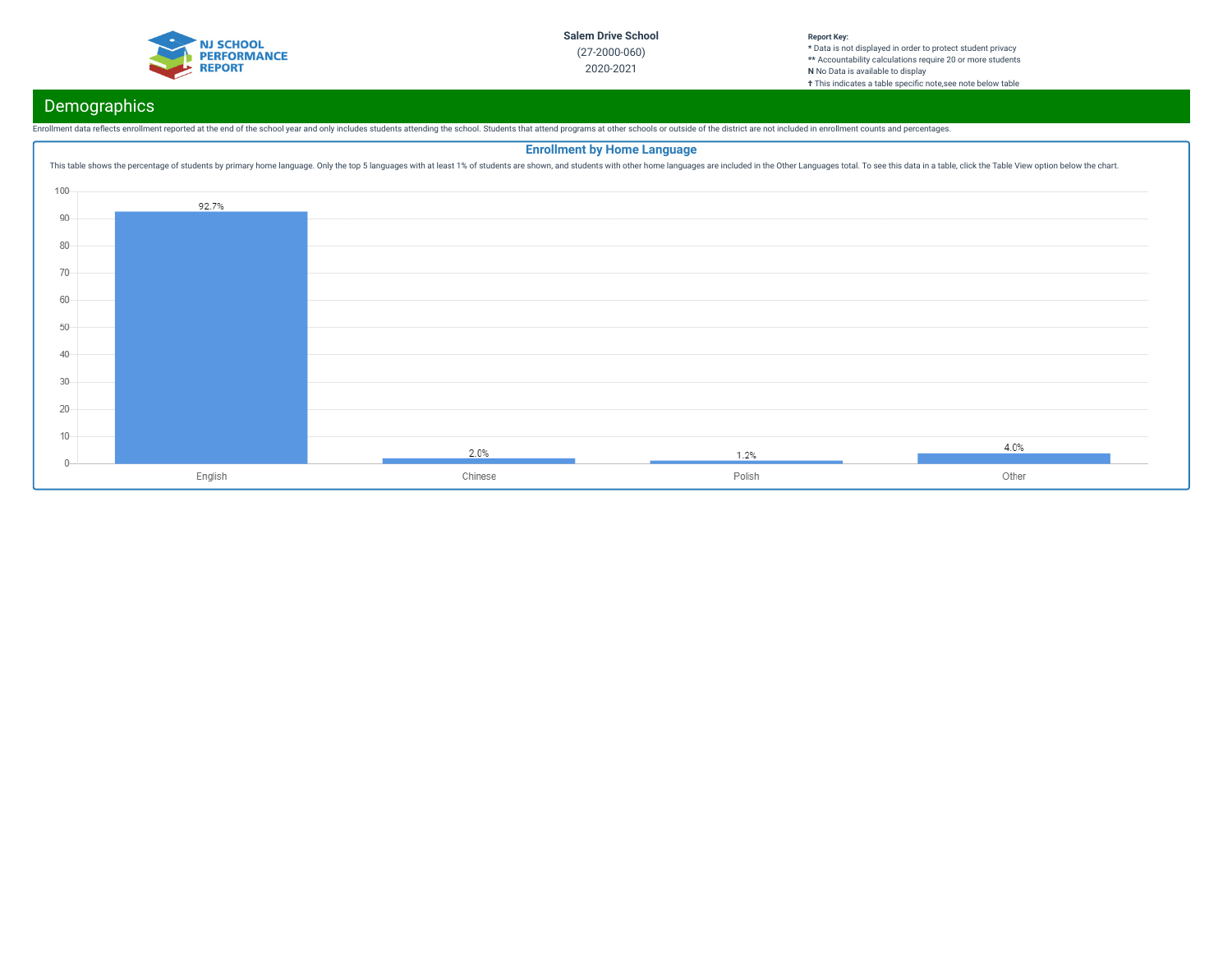

# Student Growth

Student growth is a measure of how much students are learning each year. Each student receives a Student crowth Percentile (SGP) for English Language Arts (ELA) in grades 4 through 8 and for Mathematics in grades 4 through previous years.

A student's SGP falls between 1 and 99 and can be grouped into three levels: **Low Growth:** Less than 35

**Typical Growth:** Between 35 and 65

**High Growth:** Greater than 65

If the student growth percentiles for all students in the school are ordered from smallest to largest, the median student growth percentile (mSGP) for the school is the percentile in the middle of that list. Watch a short median Student Growth Percentiles (mSGP) are calculated for groups of students.

Important note for 2020-21: Due to the cancellation of statewide assessments as a result of the COVID-19 pandemic in both 2019-20 and 2020-21, student growth percentile were not calculated and will not be reported for eith percentiles and other measures of student growth will not be included in this report.

## **Student Growth Trends and Progress**

These graphs illustrate trends in student growth over the last three years. Student growth is measured by median student growth percentile. The table below shows how student growth over the last three years compares to the Important note for 2020-21: Due to the cancellation of statewide assessments as a result of the COVID-19 pandemic in both 2019-20 and 2020-21, student growth percentiles were not calculated and will not be reported for the



| <b>Performance Measure</b>                  | 2018-19 ELA  | 2019-20 ELA | 2020-21 ELA | 2018-19 Math | 2019-20 Math | 2020-21 Math |
|---------------------------------------------|--------------|-------------|-------------|--------------|--------------|--------------|
| Median Student Growth Percentile            |              |             |             |              |              |              |
| Met Standard (40-59.5)?                     | Met Standard |             |             | Met Standard |              |              |
| Statewide: Median Student Growth Percentile |              |             |             |              |              |              |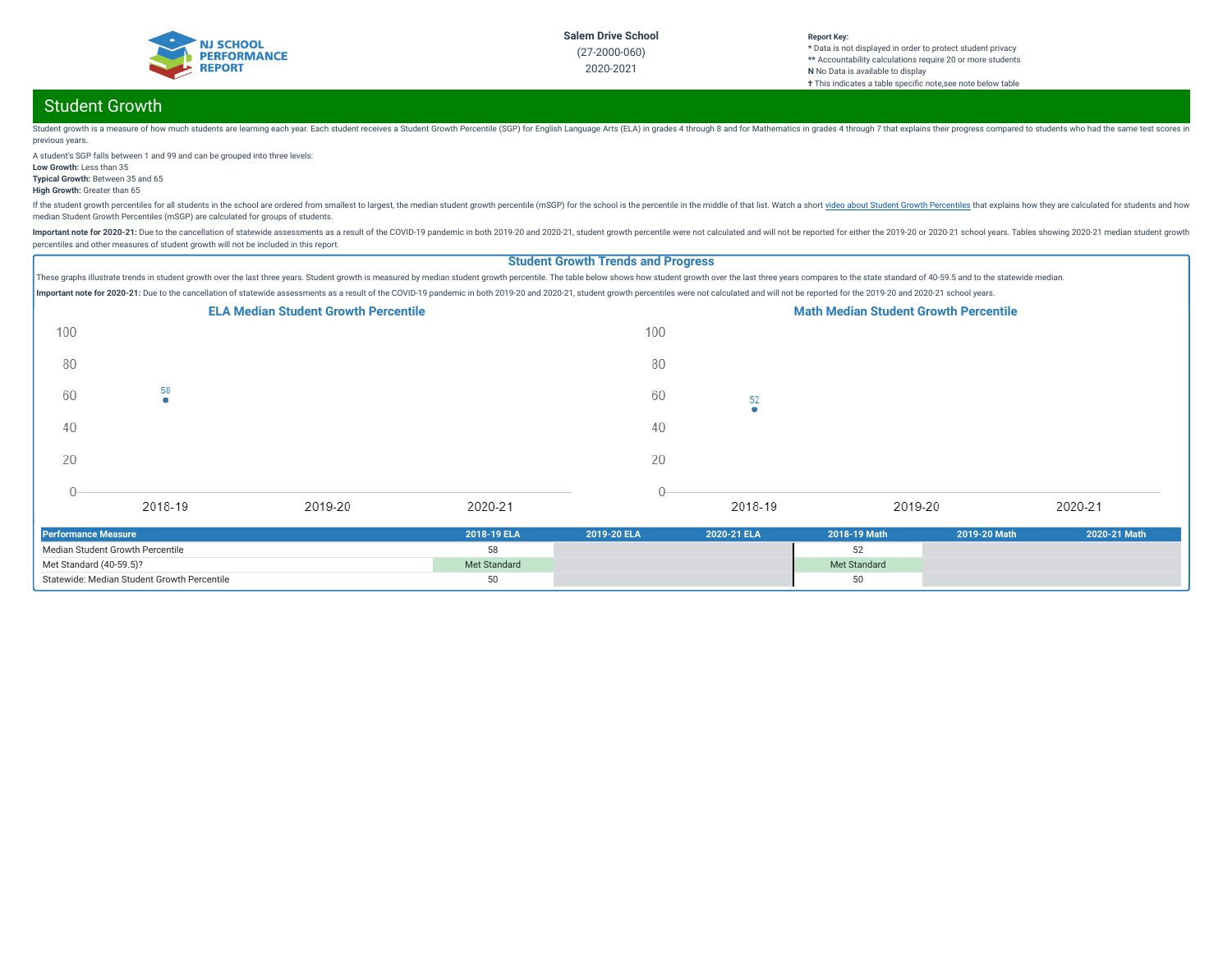

#### **Report Key: \*** Data is not displayed in order to protect student privacy **\*\*** Accountability calculations require 20 or more students **N** No Data is available to display **†** This indicates a table specific note, see note below table

# Academic Achievement

Important note for 2020-21: Due to the cancellation of statewide assessments in 2019-20 and 2020-21 and federal waivers as a result of the COVID-19 pandemic, statewide assessment results for the New Jersey Student Learning not be reported for the 2019-20 and 2020-21 school years. Tables showing 2020-21 NJSLA results and related accountability measures will not be included in this report.

The Dynamic Learning Maps (DLM) and ACCESS for ELLs assessments were administered in spring 2021 and results will be included for the 2020-21 school year. These two assessments were administered in-person only, not remotel previous years. As a result, the NJDOE recommends using caution in comparing results for 2020-21 to prior or future years.

The fall 2021 administration of the Start Strong assessment was used to satisfy the federal statewide assessment requirement to administer general assessments in ELA, mathematics, and science for the 2020-21 school year. A requirements for the 2020-2021 school year. Results of the fall 2021 Start Strong results are available on the NJDOE [website](https://www.state.nj.us/education/title1/accountability/progress/21/). Please note that these results are aligned to reporting requirements for the 2020-2021 school ye school/district, grade level, and student group status in that file represent the student's enrollment as of June 2021, not as of fall 2022. Other reports on Start Strong results that reflect all students testing as of Fal

## **English Language Arts and Mathematics Performance Trends**

These graphs show trends in the Proficiency Rate for Federal Accountability over the last three years. The data includes the results of students taking both the New Jersey Student Learning Assessment (NJSLA) and the DLM al percentage of students that met or exceeded expectations on the assessments (NJSLA or DLM) with an adjustment made if the participation rate is below 95% to ensure reporting on at least 95% of students. NJSLA results for 2 .<br>less than half a school year are excluded from performance results. The table below provides participation rates, proficiency rates, annual targets and status in meeting the targets, and statewide proficiency rates.

Important note for 2020-21: Due to the cancellation of statewide assessments in 2019-20 and 2020-21 and federal waivers as a result of the COVID-19 pandemic, statewide assessment results are not available for the 2019-20 a

|         |         | <b>ELA Proficiency Rate for Federal Accountability</b> |         |      |            | <b>Math Proficiency Rate for Federal Accountability</b> |         |  |
|---------|---------|--------------------------------------------------------|---------|------|------------|---------------------------------------------------------|---------|--|
| 100     |         |                                                        |         | 100  |            |                                                         |         |  |
| 80      | 76.6%   |                                                        |         | 80   |            |                                                         |         |  |
| 60      |         |                                                        |         | 60   | 60.8%<br>۰ |                                                         |         |  |
| 40      |         |                                                        |         | 40   |            |                                                         |         |  |
| 20      |         |                                                        |         | 20   |            |                                                         |         |  |
| Λ<br>U- | 2018-19 | 2019-20                                                | 2020-21 | $0-$ | 2018-19    | 2019-20                                                 | 2020-21 |  |

| <b>Performance Measure</b>                            | 2018-19 ELA | 2019-20 ELA | 2020-21 ELA | 2018-19 Math      | 2019-20 Math | 2020-21 Math |
|-------------------------------------------------------|-------------|-------------|-------------|-------------------|--------------|--------------|
| <b>Participation Rate</b>                             | 97.8%       |             |             | 99.3%             |              |              |
| Proficiency Rate for Federal Accountability           | 76.6%       |             |             | 60.8%             |              |              |
| Annual Target                                         | 63.8%       |             |             | 58.7%             |              |              |
| Met Annual Target?                                    | Met Target  |             |             | <b>Met Target</b> |              |              |
| Statewide Proficiency Rate for Federal Accountability | 57.9%       |             |             | 44.5%             |              |              |
| + Target was met within a confidence interval.        |             |             |             |                   |              |              |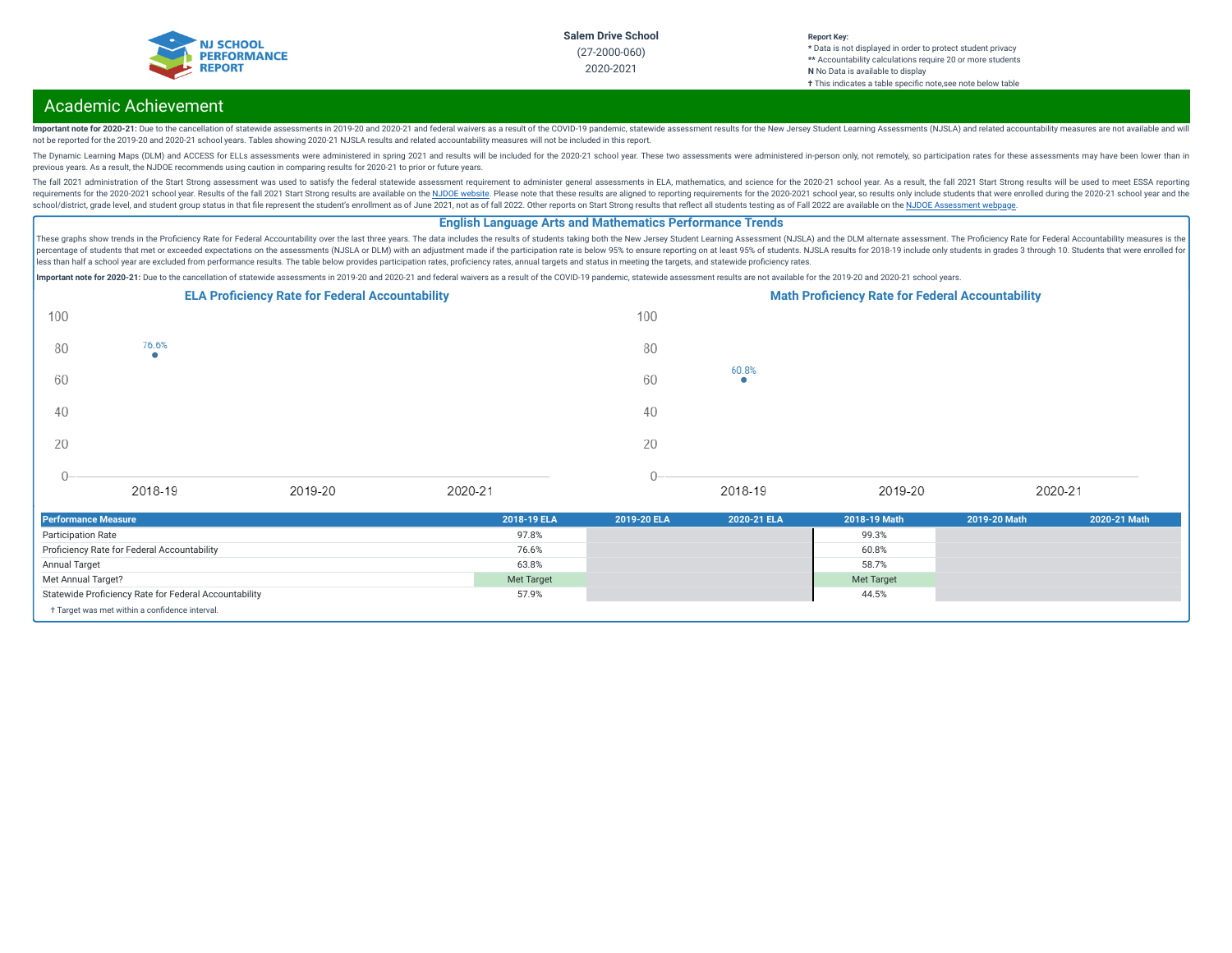

#### **Report Key: \*** Data is not displayed in order to protect student privacy **\*\*** Accountability calculations require 20 or more students **N** No Data is available to display **†** This indicates a table specific note, see note below table

# Academic Achievement

Important note for 2020-21: Due to the cancellation of statewide assessments in 2019-20 and 2020-21 and federal waivers as a result of the COVID-19 pandemic, statewide assessment results for the New Jersey Student Learning not be reported for the 2019-20 and 2020-21 school years. Tables showing 2020-21 NJSLA results and related accountability measures will not be included in this report.

The Dynamic Learning Maps (DLM) and ACCESS for ELLs assessments were administered in spring 2021 and results will be included for the 2020-21 school year. These two assessments were administered in-person only, not remotel previous years. As a result, the NJDOE recommends using caution in comparing results for 2020-21 to prior or future years.

The fall 2021 administration of the Start Strong assessment was used to satisfy the federal statewide assessment requirement to administer general assessments in ELA, mathematics, and science for the 2020-21 school year. A requirements for the 2020-2021 school year. Results of the fall 2021 Start Strong results are available on the NJDOE [website](https://www.state.nj.us/education/title1/accountability/progress/21/). Please note that these results are aligned to reporting requirements for the 2020-2021 school ye school/district, grade level, and student group status in that file represent the student's enrollment as of June 2021, not as of fall 2022. Other reports on Start Strong results that reflect all students testing as of Fal

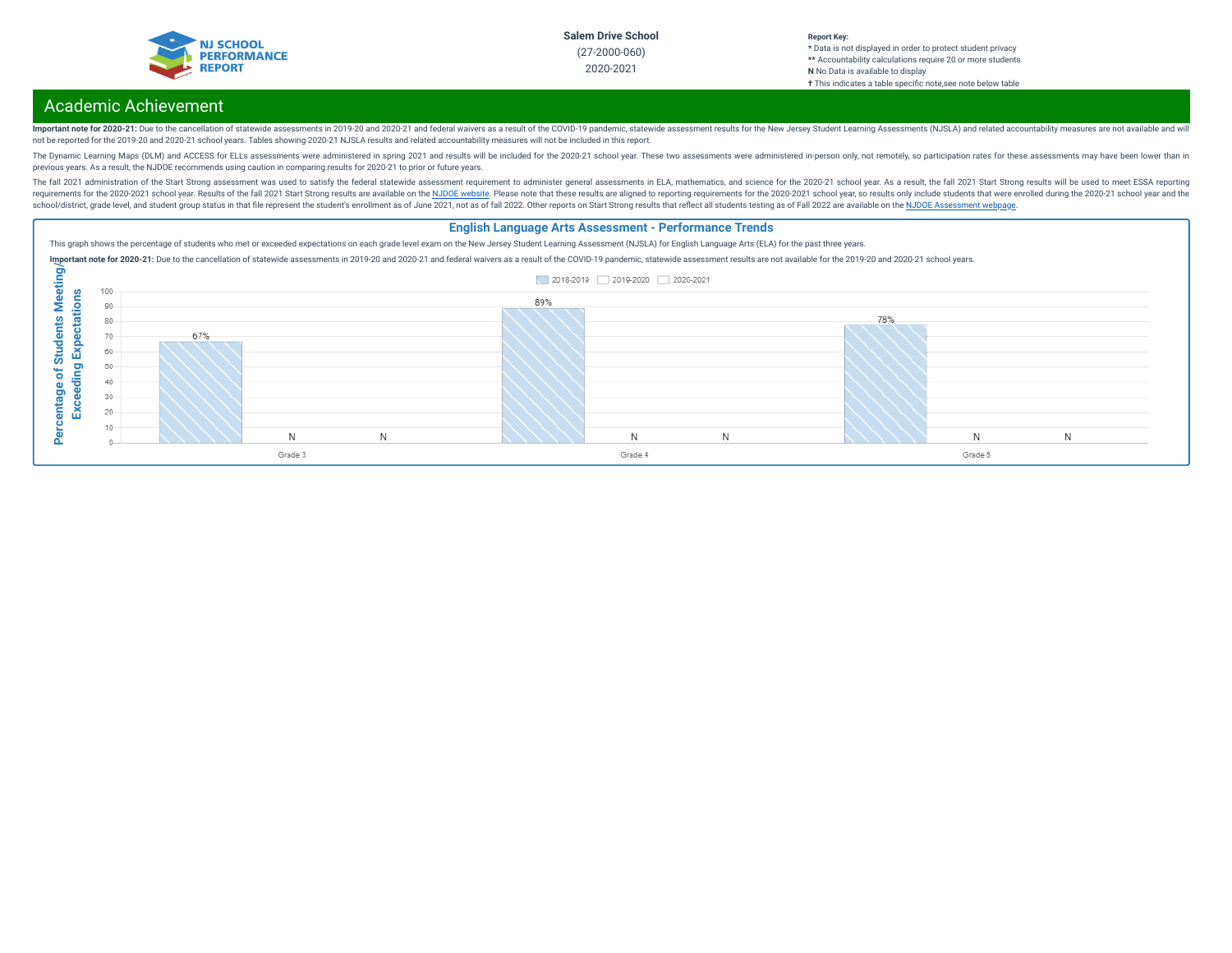

#### **Report Key: \*** Data is not displayed in order to protect student privacy **\*\*** Accountability calculations require 20 or more students **N** No Data is available to display **†** This indicates a table specific note, see note below table

# Academic Achievement

Important note for 2020-21: Due to the cancellation of statewide assessments in 2019-20 and 2020-21 and federal waivers as a result of the COVID-19 pandemic, statewide assessment results for the New Jersey Student Learning not be reported for the 2019-20 and 2020-21 school years. Tables showing 2020-21 NJSLA results and related accountability measures will not be included in this report.

The Dynamic Learning Maps (DLM) and ACCESS for ELLs assessments were administered in spring 2021 and results will be included for the 2020-21 school year. These two assessments were administered in-person only, not remotel previous years. As a result, the NJDOE recommends using caution in comparing results for 2020-21 to prior or future years.

The fall 2021 administration of the Start Strong assessment was used to satisfy the federal statewide assessment requirement to administer general assessments in ELA, mathematics, and science for the 2020-21 school year. A requirements for the 2020-2021 school year. Results of the fall 2021 Start Strong results are available on the NJDOE [website](https://www.state.nj.us/education/title1/accountability/progress/21/). Please note that these results are aligned to reporting requirements for the 2020-2021 school ye school/district, grade level, and student group status in that file represent the student's enrollment as of June 2021, not as of fall 2022. Other reports on Start Strong results that reflect all students testing as of Fal

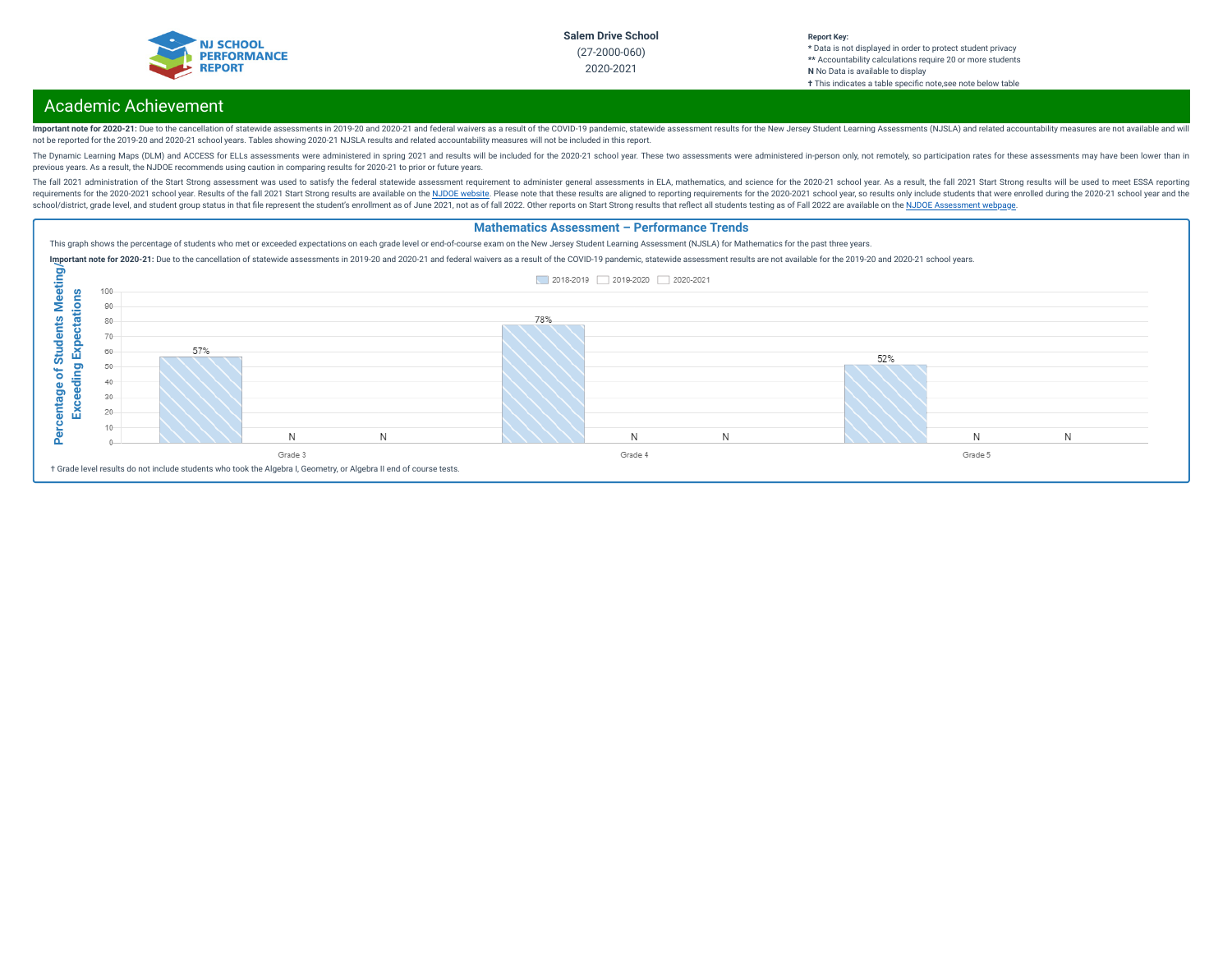

#### **Report Key: \*** Data is not displayed in order to protect student privacy **\*\*** Accountability calculations require 20 or more students **N** No Data is available to display **†** This indicates a table specic note,see note below table

# Academic Achievement

Important note for 2020-21: Due to the cancellation of statewide assessments in 2019-20 and 2020-21 and federal waivers as a result of the COVID-19 pandemic, statewide assessment results for the New Jersey Student Learning not be reported for the 2019-20 and 2020-21 school years. Tables showing 2020-21 NJSLA results and related accountability measures will not be included in this report.

The Dynamic Learning Maps (DLM) and ACCESS for ELLs assessments were administered in spring 2021 and results will be included for the 2020-21 school year. These two assessments were administered in-person only, not remotel previous years. As a result, the NJDOE recommends using caution in comparing results for 2020-21 to prior or future years.

The fall 2021 administration of the Start Strong assessment was used to satisfy the federal statewide assessment requirement to administer general assessments in ELA, mathematics, and science for the 2020-21 school year. A requirements for the 2020-2021 school year. Results of the fall 2021 Start Strong results are available on the NJDOE [website](https://www.state.nj.us/education/title1/accountability/progress/21/). Please note that these results are aligned to reporting requirements for the 2020-2021 school ye school/district, grade level, and student group status in that file represent the student's enrollment as of June 2021, not as of fall 2022. Other reports on Start Strong results that reflect all students testing as of Fal

### **DLM Alternate Assessment - Participation**

This table shows the number of students taking the Dynamic Learning Maps (DLM) alternate assessment, which tests academic progress in English Language Arts (ELA) and Mathematics for students with the most significant intel

Important note for 2020-21: The Dynamic Learning Maps (DLM) assessment was administered in spring 2021 in-person only, not remotely, and participation rates may have been lower than in previous years. As a result, the NJDO future years.

| Grade | <b>ELA: # Students Tested</b> | Math: # Students Tested |
|-------|-------------------------------|-------------------------|
|       |                               |                         |
|       |                               |                         |
|       |                               |                         |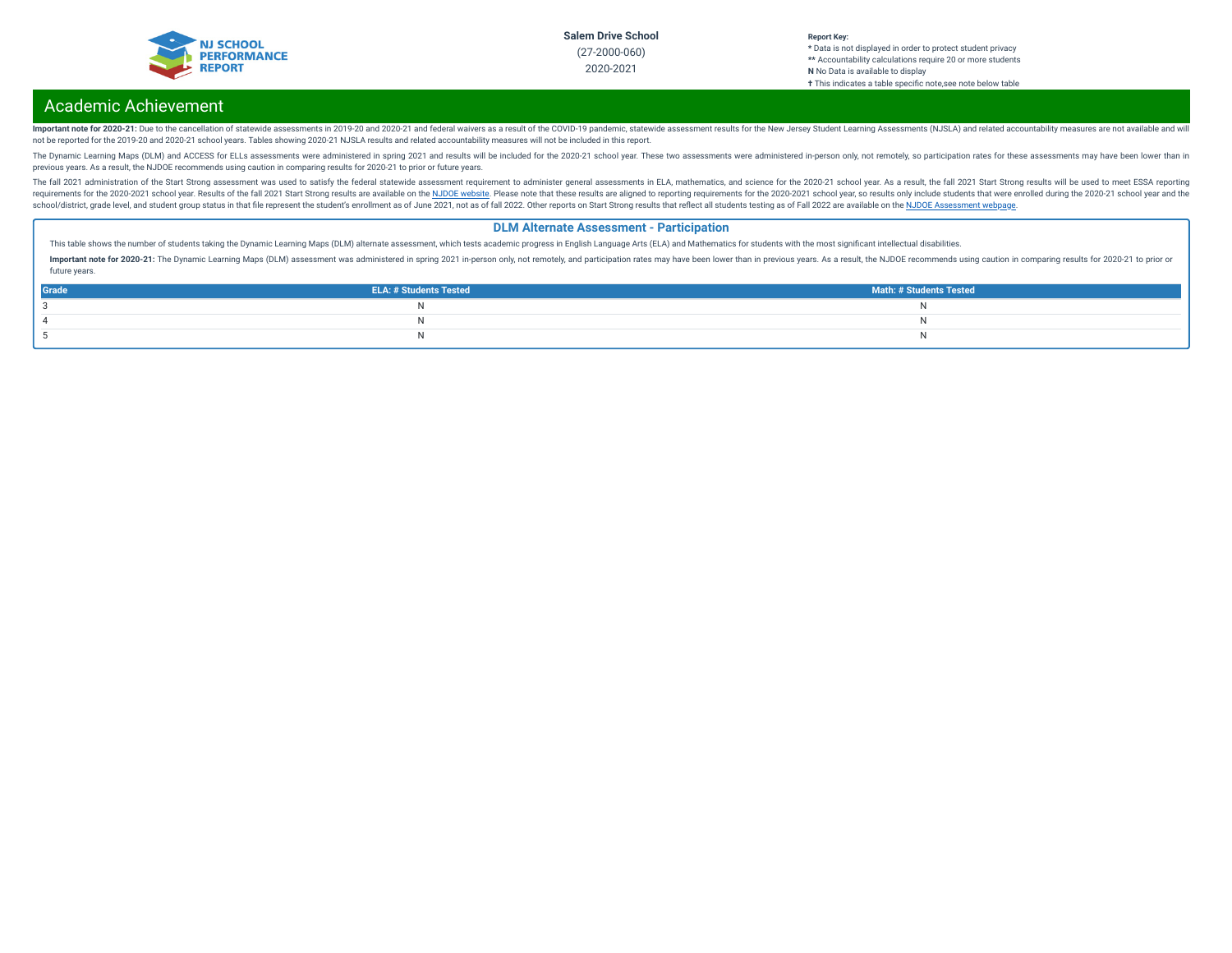

#### **Report Key: \*** Data is not displayed in order to protect student privacy **\*\*** Accountability calculations require 20 or more students **N** No Data is available to display **†** This indicates a table specific note, see note below table

## Academic Achievement

Important note for 2020-21: Due to the cancellation of statewide assessments in 2019-20 and 2020-21 and federal waivers as a result of the COVID-19 pandemic, statewide assessment results for the New Jersey Student Learning not be reported for the 2019-20 and 2020-21 school years. Tables showing 2020-21 NJSLA results and related accountability measures will not be included in this report.

The Dynamic Learning Maps (DLM) and ACCESS for ELLs assessments were administered in spring 2021 and results will be included for the 2020-21 school year. These two assessments were administered in-person only, not remotel previous years. As a result, the NJDOE recommends using caution in comparing results for 2020-21 to prior or future years.

The fall 2021 administration of the Start Strong assessment was used to satisfy the federal statewide assessment requirement to administer general assessments in ELA, mathematics, and science for the 2020-21 school year. A requirements for the 2020-2021 school year. Results of the fall 2021 Start Strong results are available on the NJDOE [website](https://www.state.nj.us/education/title1/accountability/progress/21/). Please note that these results are aligned to reporting requirements for the 2020-2021 school ye school/district, grade level, and student group status in that file represent the student's enrollment as of June 2021, not as of fall 2022. Other reports on Start Strong results that reflect all students testing as of Fal

### **English Language Progress to Proficiency**

This table shows the percentage of English Learners who demonstrated the expected amount of growth on the ACCESS for ELLs 2.0 Assessment for English Language proficiency. A student's expected growth is based on the student increased by equal intervals each year so that the student meets the proficiency cut score of 4.5 within five years. The table shows the annual target for the percentage of students making expected growth and whether that

Important note for 2020-21: Due to the cancellation of the ACCESS for ELLs assessment in 2019-20 and federal waivers as a result of the COVID-19 pandemic, English Language Progress to Proficiency is not available for 2020-

#### **English Language Proficiency Test - Participation and Performance**

This table shows, by years in district, the number of English learner students taking the ACCESS for ELLs 2.0 Assessment for English language proficiency and the percentage of students tested that received an overall score proficient status.

Important note for 2020-21: The ACCESS for ELLs assessment was administered in spring 2021 in-person only, not remotely, and participation rates may have been lower than in previous years. As a result, the NJDOE recommends

| <b>Years in District</b> | # Students Tested | % Students with Overall Score Below 4.5 | ■ % Students with Overall Score 4.5 or Above |
|--------------------------|-------------------|-----------------------------------------|----------------------------------------------|
| $0 - 2$                  |                   |                                         |                                              |
| $3 - 4$                  |                   |                                         |                                              |
| 5 or more                |                   |                                         |                                              |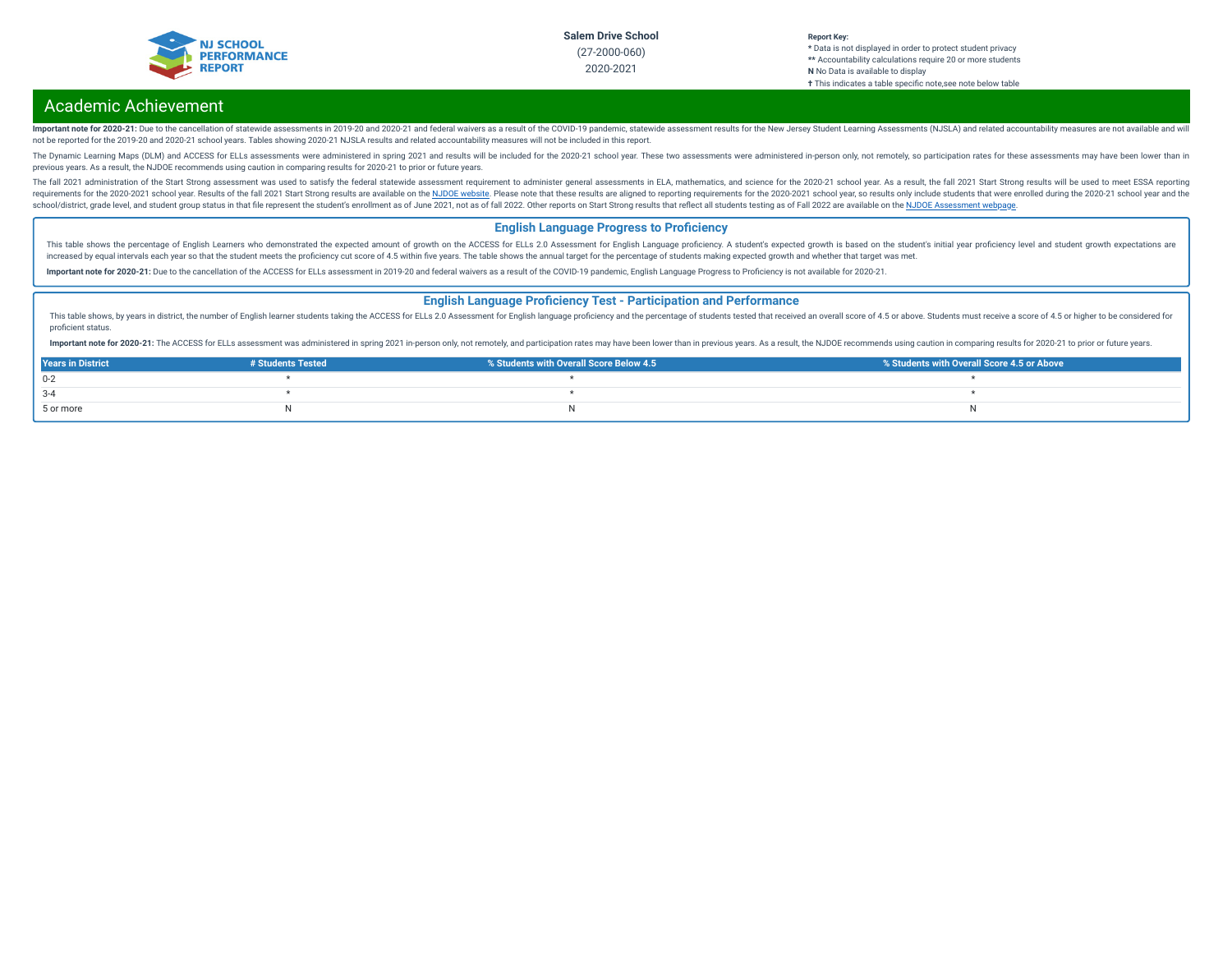

#### **Report Key: \*** Data is not displayed in order to protect student privacy **\*\*** Accountability calculations require 20 or more students **N** No Data is available to display **†** This indicates a table specic note,see note below table

# Academic Achievement

The New Jersey Student Learning Assessment for Science (NJSLA-S) measures student proficiency with the New Jersey Student Learning Standards for Science. All students in grades 5, 8, and 11 will take the NJSLA-Science asse proficiency. Visit the [NJSLA-Science](https://www.nj.gov/education/assessment/resources/science/) website for more information about NJSLA-S. These results do not include students that took the Dynamic Learning Maps (DLM) Science [assessment](https://www.nj.gov/education/schools/achievement/). Visit the assessment reports page for DLM

Important note for 2020-21: Due to the cancellation of statewide assessments in 2019-20 and 2020-21 and federal waivers as a result of the COVID-19 pandemic, statewide assessment results are not available for the 2019-20 a will not be included in this report.

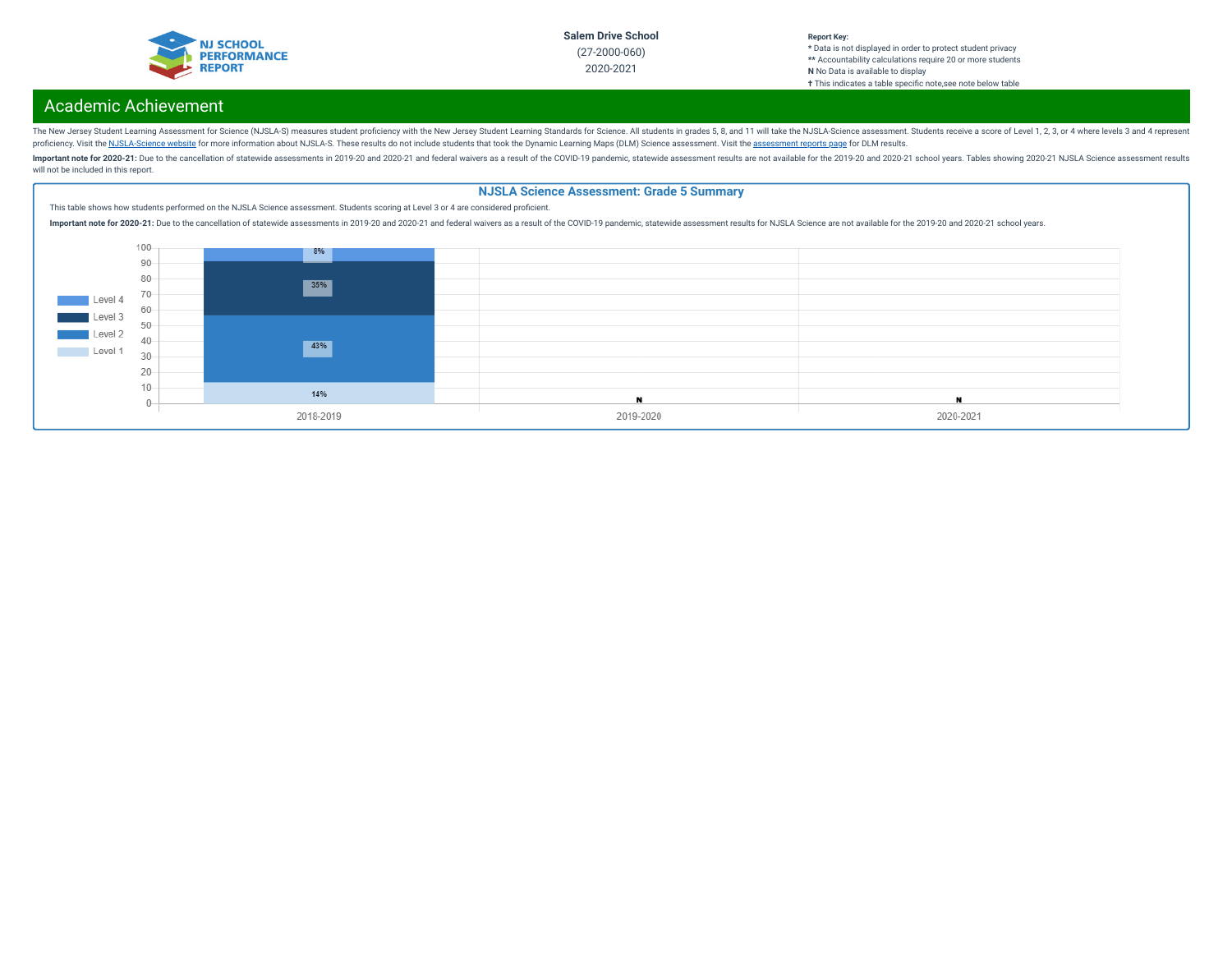

#### **Report Key: \*** Data is not displayed in order to protect student privacy **\*\*** Accountability calculations require 20 or more students **N** No Data is available to display **†** This indicates a table specic note,see note below table

# Climate and Environment

Student absences provide important information about a school's culture and climate. Research shows that absences impact a student's ability to succeed in school. The New Jersey Department of Education used input from New and student success for the ESSA accountability plan. Chronic absenteeism is defined as being absent for 10% or more of the days enrolled during the school year. A student who is not present for any reason, whether excused statute or regulations. Students with fewer than 45 days in membership are excluded from attendance calculations.

Important note for 2020-21:The absenteeism data for the 2020-21 school year reflects both in-person and remote instruction. Districts were able to employ multiple ways to determine whether a student in a remote learning en logging in to online learning platforms, or monitoring student submission of assignments. Because the number of days students spent in in-person and remote learning environments during the school year differed, the NJDOE r districts and comparing 2020-21 data to prior or future school years.

### **Chronic Absenteeism**

This table shows the number and percentage of students in grades K-12 both overall and by student group who were chronically absent during the school year.

Important Note for 2020-21: NJDOE received federal waivers which removed the requirement to report on status in meeting annual ESSA targets for 2019-20 and 2020-21. As a result, state averages and status in meeting the sta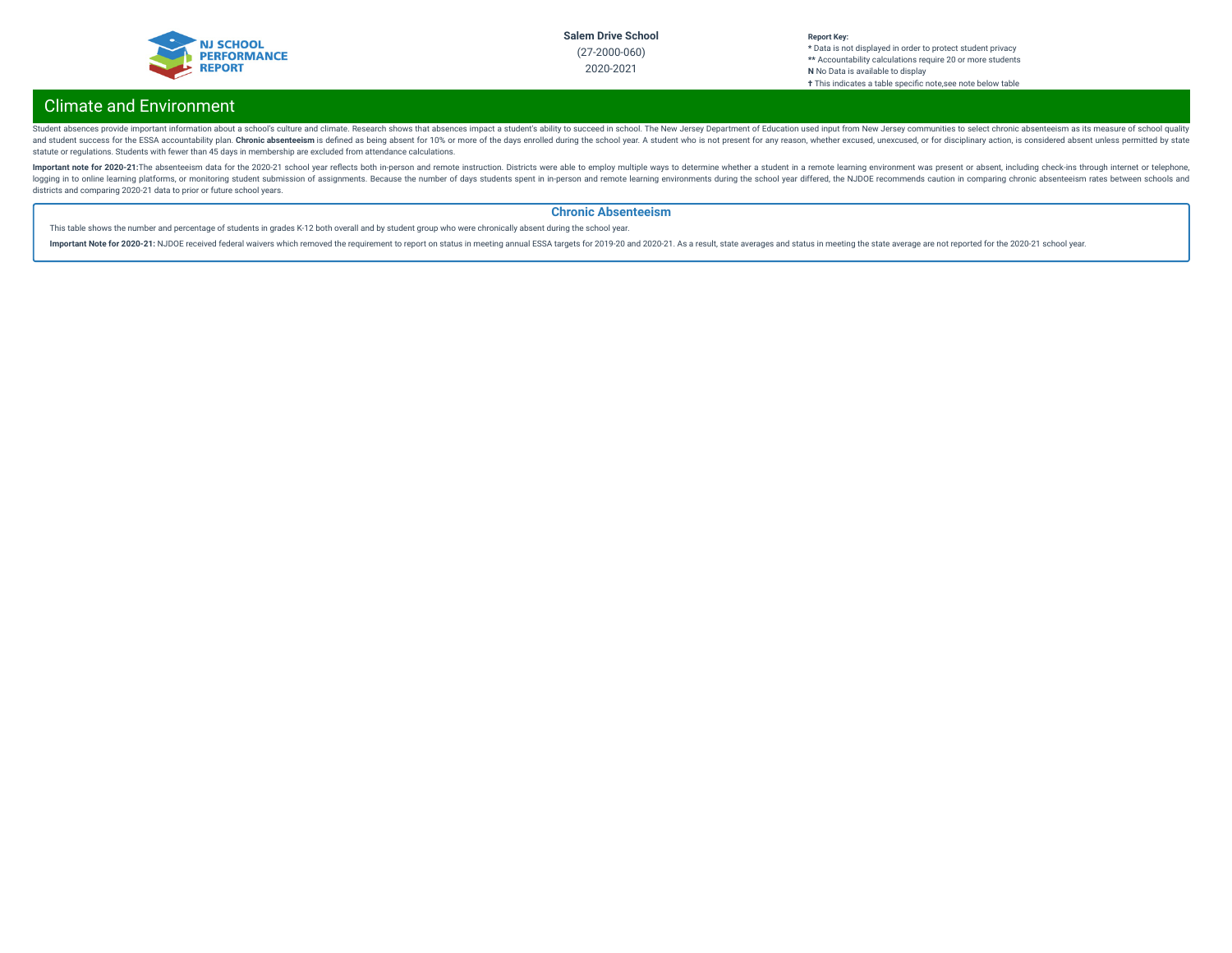

#### **Report Key: \*** Data is not displayed in order to protect student privacy **\*\*** Accountability calculations require 20 or more students **N** No Data is available to display **†** This indicates a table specic note,see note below table

# Climate and Environment

Student absences provide important information about a school's culture and climate. Research shows that absences impact a student's ability to succeed in school. The New Jersey Department of Education used input from New and student success for the ESSA accountability plan. Chronic absenteeism is defined as being absent for 10% or more of the days enrolled during the school year. A student who is not present for any reason, whether excused statute or regulations. Students with fewer than 45 days in membership are excluded from attendance calculations.

Important note for 2020-21:The absenteeism data for the 2020-21 school year reflects both in-person and remote instruction. Districts were able to employ multiple ways to determine whether a student in a remote learning en logging in to online learning platforms, or monitoring student submission of assignments. Because the number of days students spent in in-person and remote learning environments during the school year differed, the NJDOE r districts and comparing 2020-21 data to prior or future school years.

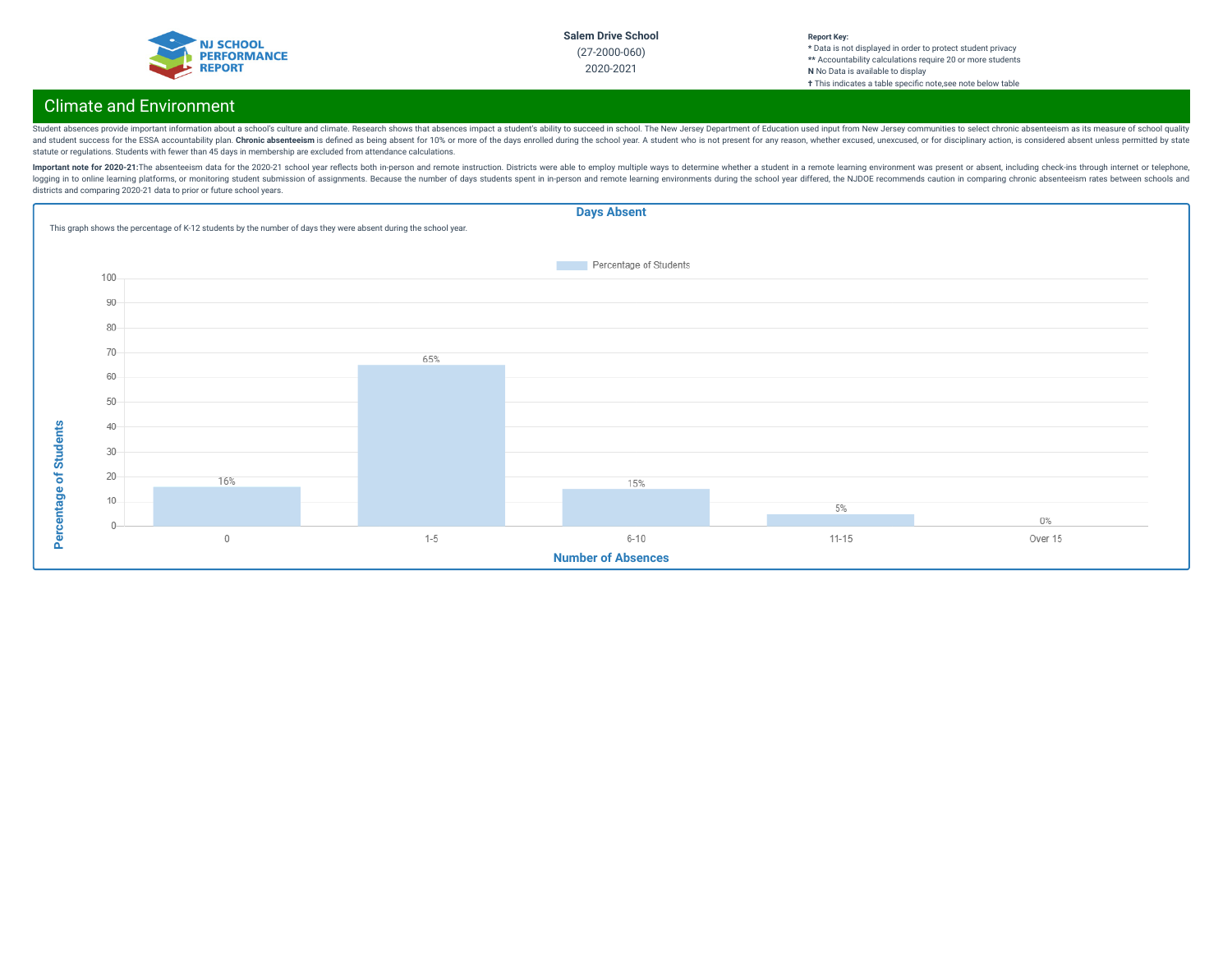

#### **Report Key: \*** Data is not displayed in order to protect student privacy **\*\*** Accountability calculations require 20 or more students **N** No Data is available to display **†** This indicates a table specic note,see note below table

# Climate and Environment

Student absences provide important information about a school's culture and climate. Research shows that absences impact a student's ability to succeed in school. The New Jersey Department of Education used input from New and student success for the ESSA accountability plan. Chronic absenteeism is defined as being absent for 10% or more of the days enrolled during the school year. A student who is not present for any reason, whether excused statute or regulations. Students with fewer than 45 days in membership are excluded from attendance calculations.

Important note for 2020-21:The absenteeism data for the 2020-21 school year reflects both in-person and remote instruction. Districts were able to employ multiple ways to determine whether a student in a remote learning en logging in to online learning platforms, or monitoring student submission of assignments. Because the number of days students spent in in-person and remote learning environments during the school year differed, the NJDOE r districts and comparing 2020-21 data to prior or future school years.

### **Chronic Absenteeism by Grade**

This graph shows the percentage of students by grade level who were chronically absent during the school year.

Important note for 2020-21: Because the number of days that students spent in in-person and remote learning environments during the school year differed, state level comparisons are not included in the graph for 2020-21.

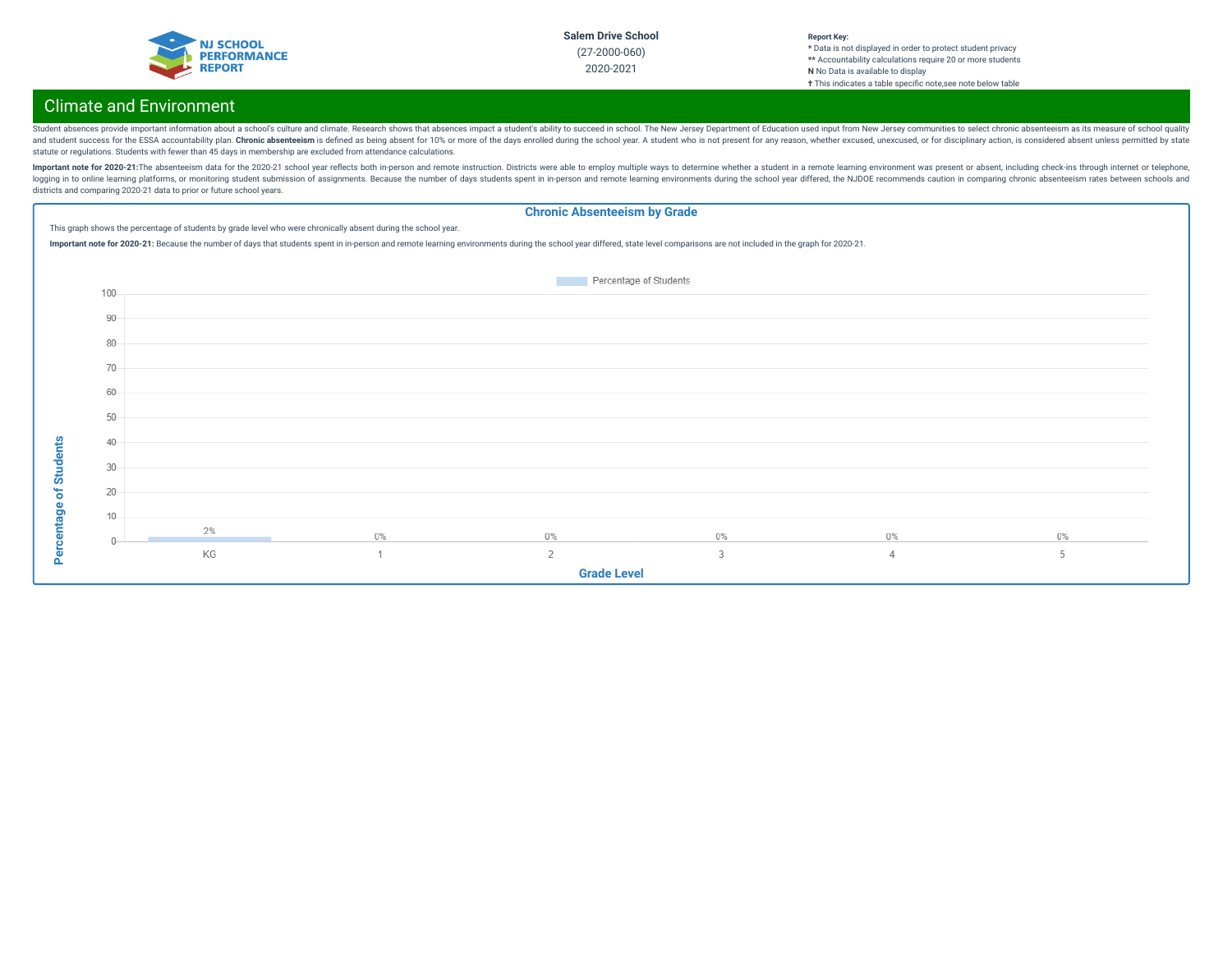

#### **Report Key: \*** Data is not displayed in order to protect student privacy **\*\*** Accountability calculations require 20 or more students **N** No Data is available to display **†** This indicates a table specic note,see note below table

# Climate and Environment

The New Jersey Department of Education migrated to a new reporting system, the Student Safety Data System (SSDS), starting in 2017-18, which includes improved definitions, new reporting fields, and updated guidance for rep inaccurate conclusions in many reporting categories. In addition to the 2018-19 data below, NJDOE is required, under ESSA, to report on the most recent, publicly-available Civil Rights Data Collection (CRDC) data, which ca 2017-2018, the CRDC and the State collection system, EVVRS, did not collect the same data elements. In an effort to better align the State system with the CRDC, the new Student Safety Data System (SSDS) collects all the re the SSDS which will allow LEAs to use the same data for both submissions.

Important note for 2020-21: Due to the COVID-19 pandemic, discipline data for the 2020-21 school year may not be comparable to prior or future school years and NJDOE recomments caution in making comparisons.

### **Violence, Vandalism, HIB, and Substance Offenses**

This table shows the number of incidents reported by type. A single incident may be counted under multiple incident types. The total unique incidents row provides an unduplicated count of incidents. The last row shows the rate of incidents for every 100 students enrolled.

| <b>Incident Type</b>                     | <b>Number of Incidents</b> |
|------------------------------------------|----------------------------|
| Violence                                 | N                          |
| Weapons                                  | N                          |
| Vandalism                                | N                          |
| Substances                               | N                          |
| Harassment, Intimidation, Bullying (HIB) | N                          |
| <b>Total Unique Incidents</b>            | N                          |
| Incidents Per 100 Students Enrolled      | N                          |

### **Police Notifications**

This table shows, by incident type, the number of cases where an incident led to police notification.

| <b>Incident Type</b>                     | Incidents Reported to Police |
|------------------------------------------|------------------------------|
| Violence                                 | N                            |
| Weapons                                  | N                            |
| Vandalism                                | N                            |
| <b>Substances</b>                        | N                            |
| Harassment, Intimidation, Bullying (HIB) | N                            |
| Other Incidents Leading to Removal       | N                            |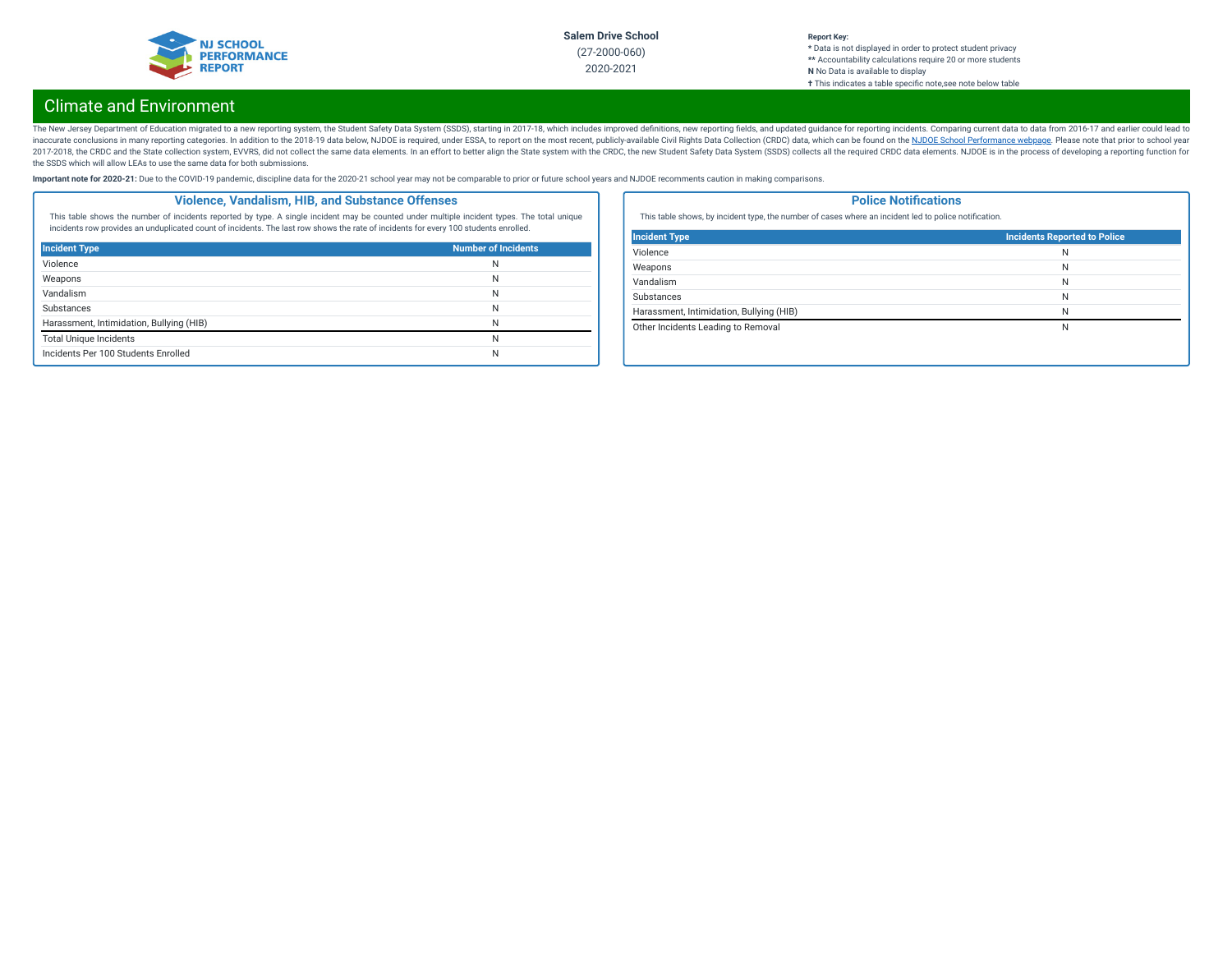

### **Report Key:**

**\*** Data is not displayed in order to protect student privacy **\*\*** Accountability calculations require 20 or more students **N** No Data is available to display **†** This indicates a table specic note,see note below table

# Climate and Environment

The New Jersey Department of Education migrated to a new reporting system, the Student Safety Data System (SSDS), starting in 2017-18, which includes improved definitions, new reporting fields, and updated guidance for rep inaccurate conclusions in many reporting categories. In addition to the 2018-19 data below, NJDOE is required, under ESSA, to report on the most recent, publicly-available Civil Rights Data Collection (CRDC) data, which ca 2017-2018, the CRDC and the State collection system, EVVRS, did not collect the same data elements. In an effort to better align the State system with the CRDC, the new Student Safety Data System (SSDS) collects all the re the SSDS which will allow LEAs to use the same data for both submissions.

Important note for 2020-21: Due to the COVID-19 pandemic, discipline data for the 2020-21 school year may not be comparable to prior or future school years and NJDOE recomments caution in making comparisons.

### **Harassment, Intimidation, and Bullying (HIB) Investigations**

This table shows, by the nature of the incident, the number of alleged and confirmed Harassment, Intimidation, and Bulling (HIB) investigations. The nature of an incident is based on the protected categories listed below, and the nature of a single HIB investigation may include multiple categories. All confirmed incidents must have an identified nature.

| <b>HIB Nature (Protected Category)</b> | <b>HIB Alleged</b> | <b>HIB Confirmed</b> | <b>Total HIB Investigations</b> |
|----------------------------------------|--------------------|----------------------|---------------------------------|
| Race                                   | Ν                  | N                    | N                               |
| Religion                               | N                  | N                    | N                               |
| Ancestry                               | N                  | N                    | N                               |
| Gender                                 | Ν                  | N                    | N                               |
| Sexual Orientation                     | N                  | N                    | N                               |
| Disability                             | Ν                  | N                    | N                               |
| Other                                  | Ν                  | N                    | N                               |
| No Identified Nature                   |                    | N                    | N                               |

The first table shows, by removal type, the number and percentage of students who received disciplinary removals during the school year. Removal types include students receiving one or more in-school suspensions, one or more out-of-school suspensions, one or more suspension of any type, removal to another school or other educational program, expulsion with no further educational services, or arrest. The second table shows the total number of days missed due to out-of-school suspension for all students during the school year.

**Student Disciplinary Removals**

| <b>Removal Type</b>                |   | <b>Number of Students Percent of Students</b> |
|------------------------------------|---|-----------------------------------------------|
| In-School Suspensions              | Ω | 0.0%                                          |
| Out-of-School Suspensions          | 0 | 0.0%                                          |
| Any Suspension                     | 0 | 0.0%                                          |
| Removal to other education program | Ω | 0.0%                                          |
| Expulsion                          | 0 | 0.0%                                          |
| Arrest                             | Ω | 0.0%                                          |

### **School Days Missed due to Out-of-School Suspensions**

N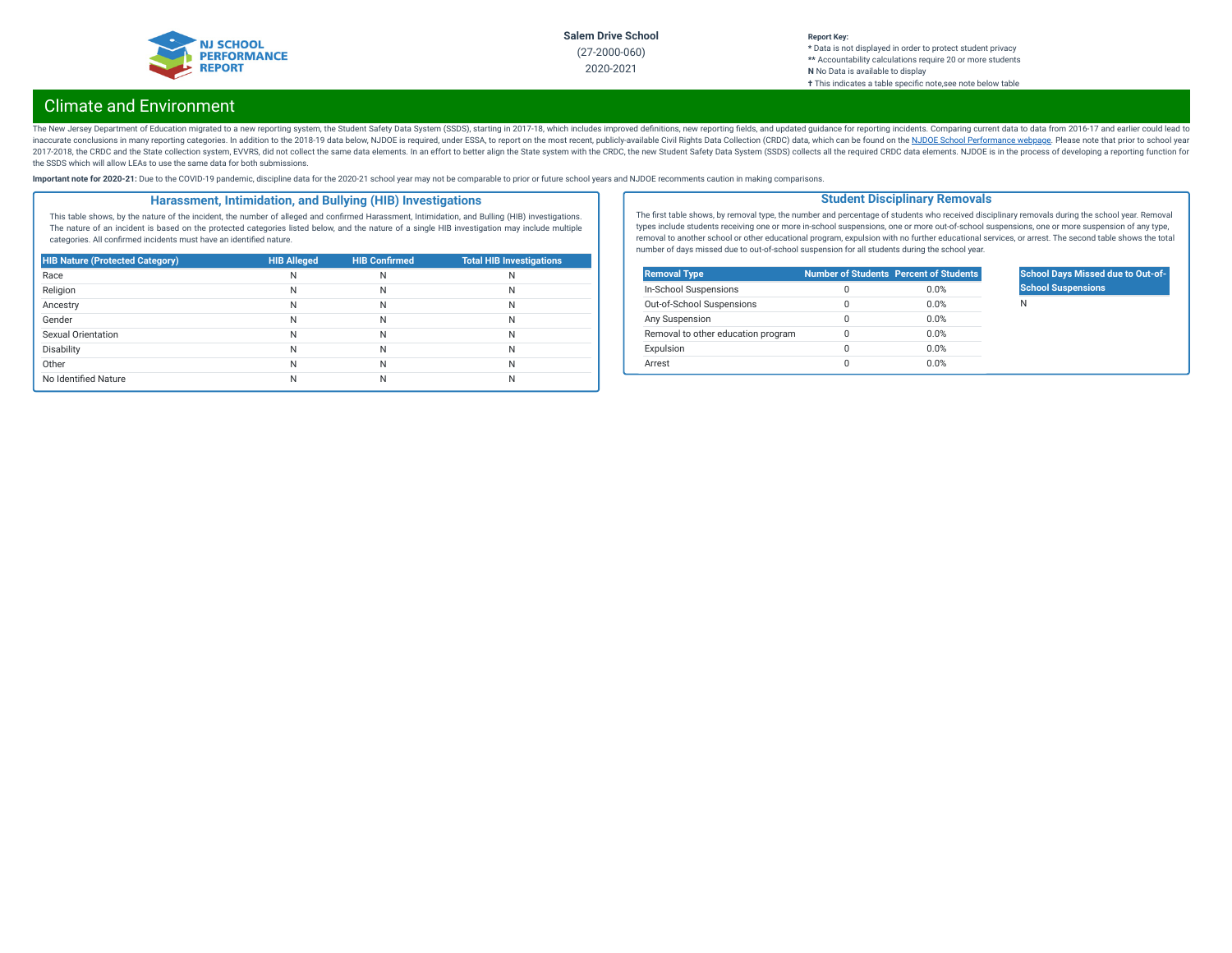

#### **Report Key:**

**\*** Data is not displayed in order to protect student privacy **\*\*** Accountability calculations require 20 or more students **N** No Data is available to display **†** This indicates a table specic note,see note below table

# Climate and Environment

### **School Day**

This table shows the start and end times and length of school day for a typical student at this school. Instructional time is the amount of time that a typical student was engaged in instructional activities under the supervision of a certified teacher. Full time students attend this school for more than half of the school day and shared-time students attend the school for half of the school day or less.

Important note for 2020-21: The start and end times in this table may reflect standard hours for in-person instruction. These hours may have been adjusted due to remote or hybrid instruction schedules.

| <b>Category</b>                  | School          |
|----------------------------------|-----------------|
| <b>Typical Start Time</b>        | 8:45AM          |
| <b>Typical End Time</b>          | $3:05$ PM       |
| Length of School Day             | 6 Hrs. 20 Mins. |
| Full Time - Instructional Time   | 5 Hrs. 30 Mins. |
| Shared Time - Instructional Time | N               |

### **Device Ratios**

This table shows the student to device ratio, which is the number of students in grades PK-12 per device, including devices designated for instruction, testing, and remote learning. Devices are computers such as tablets, iPads, laptops and Chromebooks. The count includes only devices that meet nationally recommended specifications for online testing and digital learning in grades PreK through 12. This information comes from the elective NJTRAx survey and reflects data submitted as of October 2021, therefore data may not be available for all schools. Additionally, schools that have adopted a Bring Your Own Device policy may appear to have a very low student to device ratio due to this policy decision.

| <b>School Year</b> | <b>Student to Device Ratio</b> |
|--------------------|--------------------------------|
| 2020-2021          | 1.1.1                          |

## **Student Access to Technology and Internet**

In response to the COVID-19 pandemic, the NJDOE began collecting information on student device types, device owners, and internet [connectivity](https://www.nj.gov/education/schoolperformance/climate/docs/2020-2021%20Opportunity%20to%20Learn%20Data.xlsx) during the 2020-2021 school year. Additional reports about student access to te be found on the NJDOE website.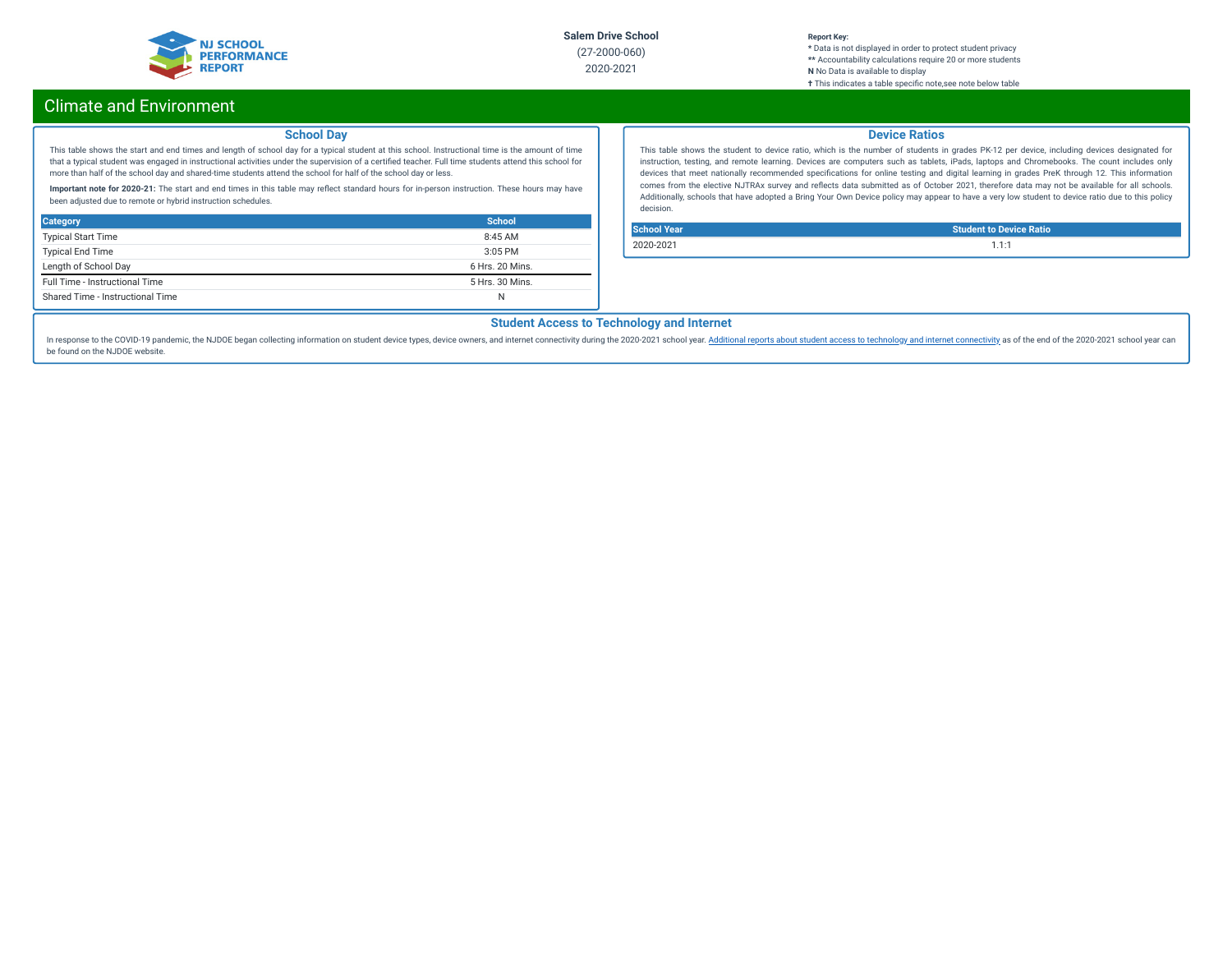

#### **Report Key: \*** Data is not displayed in order to protect student privacy **\*\*** Accountability calculations require 20 or more students **N** No Data is available to display **†** This indicates a table specic note,see note below table

# **Staff**

#### Staff data reflects teachers and administrators reported by districts at the beginning of the school year.

### **Key terms for staff data:**

**Teachers:** All classroom teachers

Administrators: Principals, assistant principals, supervisors, coordinators, directors, and other central-office administrators, as well as superintendents and other district-level administrators

Experience: Experience is based on information submitted by districts on all their staff members. For purposes of this report, the ESSA Educator Equity and federal reporting requirements, NJDOE has defined teachers as "ine tables below report on "experienced" teachers and administrators for federal reporting purposes.

Out-of-Field: A teacher is labeled "out-of-field" if they are potentially teaching outside their area of certification. This could occur if the teacher cannot be found in the NJDOE's certification system, if their job code

### **Teachers – Experience**

This table shows information about the experience of teachers assigned to this school and across the state. No teachers in New Jersey are teaching under emergency or provisional credentials as defined the United States Department of Education. The number of out-offield teachers is the number of teachers who are potentially teaching outside of their area of certification.

| <b>Category</b>                                                           | <b>Teachers in</b><br><b>School</b> | <b>Teachers in</b><br><b>State</b> |
|---------------------------------------------------------------------------|-------------------------------------|------------------------------------|
| <b>Total Number of teachers</b>                                           | 31                                  | 118,311                            |
| Average years experience in public schools                                | 11.8                                | 12.5                               |
| Average years experience in district                                      | 10.6                                | 11.2                               |
| Percentage of Teachers with 4 or more years<br>experience in the district | 80.6%                               | 76.5%                              |
| Number of out-of-field teachers                                           | 0                                   | 2.724                              |

### **Administrators – Experience (District Level)**

This table shows information about the experience of administrators assigned to this district and across the state.

| Category                                                                        | Admin. in<br><b>District</b> | Admin. in<br><b>State</b> |
|---------------------------------------------------------------------------------|------------------------------|---------------------------|
| <b>Total Number of administrators</b>                                           | q                            | 9.580                     |
| Average years experience in public schools                                      | 16.4                         | 16.6                      |
| Average years experience in district                                            | 137                          | 127                       |
| Percentage of Administrators with 4 or more years<br>experience in the district | 88.9%                        | 79.3%                     |

### **Staff Counts**

This table shows the number of staff members assigned to the school, district, and state across several staff categories. The staff counts in this table reflect data submitted by districts to NJ SMART and reflect any teachers assigned and are not based on full-time equivalent (FTE). Additionally, some staff members may be assigned to the district only, but work in multiple schools in the district. In these cases, the table may show 0 staff members assigned to the school, even though there are district staff members working in the school.

| <b>Staff Category</b>                  | <b>School: Total Staff</b><br><b>Members</b> | <b>District: Total Staff</b><br><b>Members</b> | <b>State: Total Staff</b><br><b>Members</b> |
|----------------------------------------|----------------------------------------------|------------------------------------------------|---------------------------------------------|
| Teachers                               | 31                                           | 136                                            | 118,311                                     |
| Administrators                         | 1                                            | 9                                              | 9.580                                       |
| Librarians/Media<br><b>Specialists</b> |                                              | 4                                              | 1.215                                       |
| <b>Nurses</b>                          |                                              | 4                                              | 2.670                                       |
| School Counselors                      | 1                                            | 6                                              | 4.039                                       |
| Child Study Team<br>Members            |                                              | 6                                              | 5.893                                       |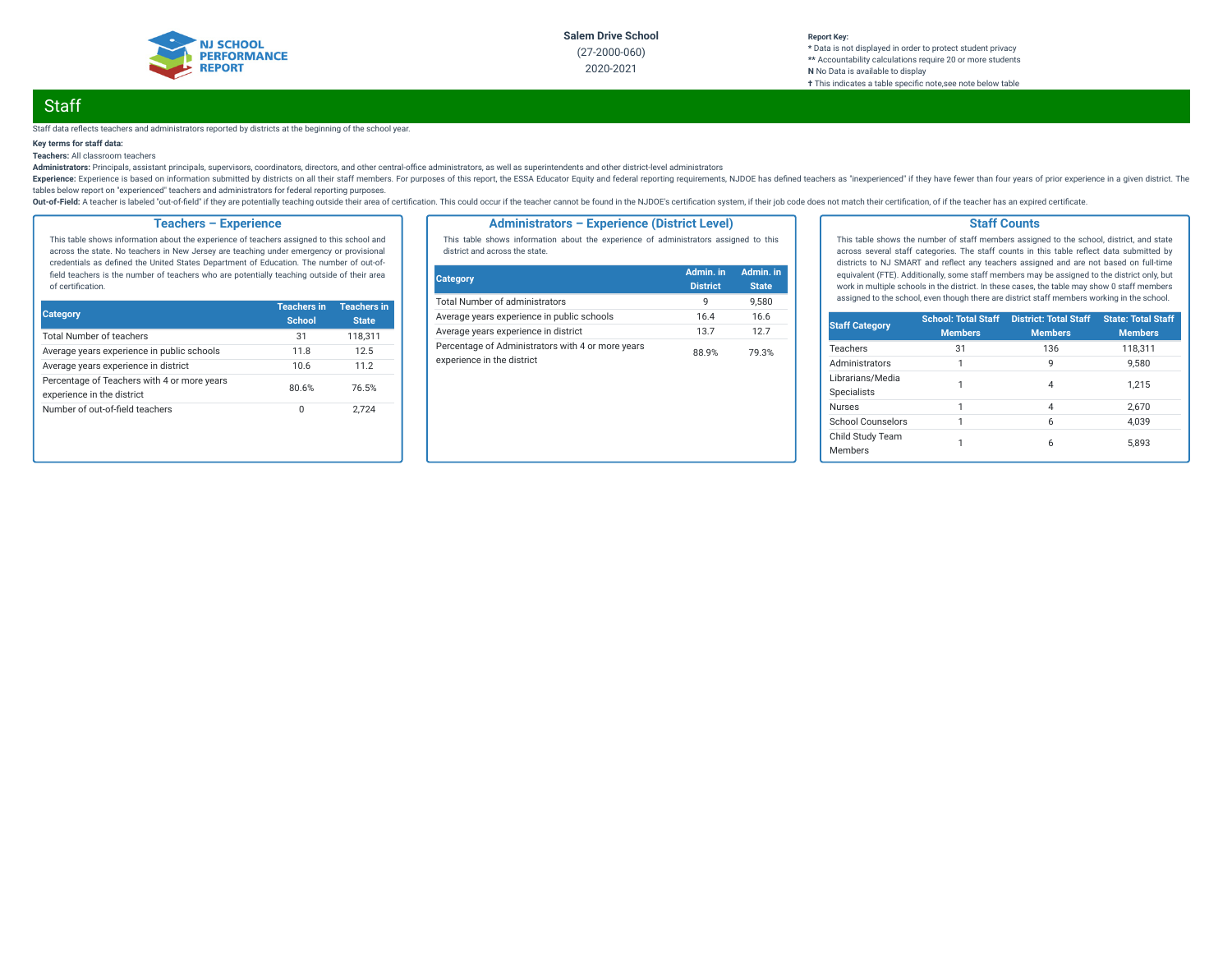

#### **Report Key: \*** Data is not displayed in order to protect student privacy **\*\*** Accountability calculations require 20 or more students **N** No Data is available to display **†** This indicates a table specic note,see note below table

# **Staff**

#### Staff data reflects teachers and administrators reported by districts at the beginning of the school year.

### **Key terms for staff data:**

**Teachers:** All classroom teachers

Administrators: Principals, assistant principals, supervisors, coordinators, directors, and other central-office administrators, as well as superintendents and other district-level administrators

Experience: Experience is based on information submitted by districts on all their staff members. For purposes of this report, the ESSA Educator Equity and federal reporting requirements, NJDOE has defined teachers as "ine tables below report on "experienced" teachers and administrators for federal reporting purposes.

Out-of-Field: A teacher is labeled "out-of-field" if they are potentially teaching outside their area of certification. This could occur if the teacher cannot be found in the NJDOE's certification system, if their job code

### **Student and Staff Ratios**

This table shows ratios of students and staff members in the school and district. The ratios are based on data submitted by districts to NJ SMART and are not based on staff full-time equivalent (FTE).

| Ratio                                      | <b>School Ratio</b> | <b>District Ratio</b> |
|--------------------------------------------|---------------------|-----------------------|
| Students to Teachers                       | 8:1                 | 10:1                  |
| <b>Students to Administrators</b>          | 248:1               | 144:1                 |
| <b>Teachers to Administrators</b>          | 31:1                | 15:1                  |
| Students to Librarians/Media Specialists + | 248:1               | 325:1                 |
| Students to Nurses +                       | 248:1               | 325:1                 |
| Students to Counselors +                   | 248:1               | 217:1                 |
| Students to Child Study Team Members +,++  | 36:1                | 42:1                  |

† In some districts, staff members in these roles who work in multiple schools may be assigned only to the district and not to individual schools. As a result, a School Ratio may show N, but there may be district assigned staff working in the school

†† Child Study Team members include school psychologists, school social workers, and learning disabilities teacher consultants also note that for the ratio compares Students with Disabilities instead of all students.

### **Teachers and Administrators – Demographics**

This table compares the percentage of students, teachers, and administrators by gender and by racial and ethnic group. Note that 2019-20 is the first year that data was collected for nonbinary/undesignated gender and, as a result, the 2019-20 and 2020-21 data may not be a true representation of the student or staff population. Additionally, to protect student privacy, gender percentages for 2019-20 are rounded to the nearest 0.5 and percentages for 2020-21 may show a range, depending on the overall school population size.

| <b>Category</b>                     | <b>Students in School</b> | <b>Teachers in School</b> | <b>Administrators in School</b> | <b>Students in State</b> | <b>Teachers in State</b> | <b>Administrators in State</b> |
|-------------------------------------|---------------------------|---------------------------|---------------------------------|--------------------------|--------------------------|--------------------------------|
| Female                              | 45-50%                    | 80-90%                    | $\star$                         | 49.0%                    | 77.0%                    | 56.0%                          |
| Male                                | 50-55%                    | 10-20%                    | $\star$                         | 51.0%                    | 23.0%                    | 44.0%                          |
| Non-Binary/Undesignated Gender      | ≤5%                       | $≤10%$                    | $\star$                         | $\leq 1\%$               | $\leq 1\%$               | $\leq 1\%$                     |
| White                               | 75.0%                     | 100.0%                    | 100.0%                          | 40.5%                    | 82.9%                    | 76.8%                          |
| Hispanic                            | 7.3%                      | 0.0%                      | 0.0%                            | 31.2%                    | 7.8%                     | 7.6%                           |
| Black or African American           | 0.8%                      | 0.0%                      | 0.0%                            | 15.0%                    | 6.5%                     | 14.0%                          |
| Asian                               | 10.5%                     | 0.0%                      | 0.0%                            | 10.4%                    | 2.2%                     | 1.2%                           |
| American Indian or Alaska Native    | 0.0%                      | 0.0%                      | 0.0%                            | 0.2%                     | 0.2%                     | 0.1%                           |
| Native Hawaiian or Pacific Islander | 0.0%                      | 0.0%                      | 0.0%                            | 0.2%                     | 0.1%                     | 0.1%                           |
| Two or More Races                   | 6.5%                      | 0.0%                      | 0.0%                            | 2.6%                     | 0.2%                     | 0.2%                           |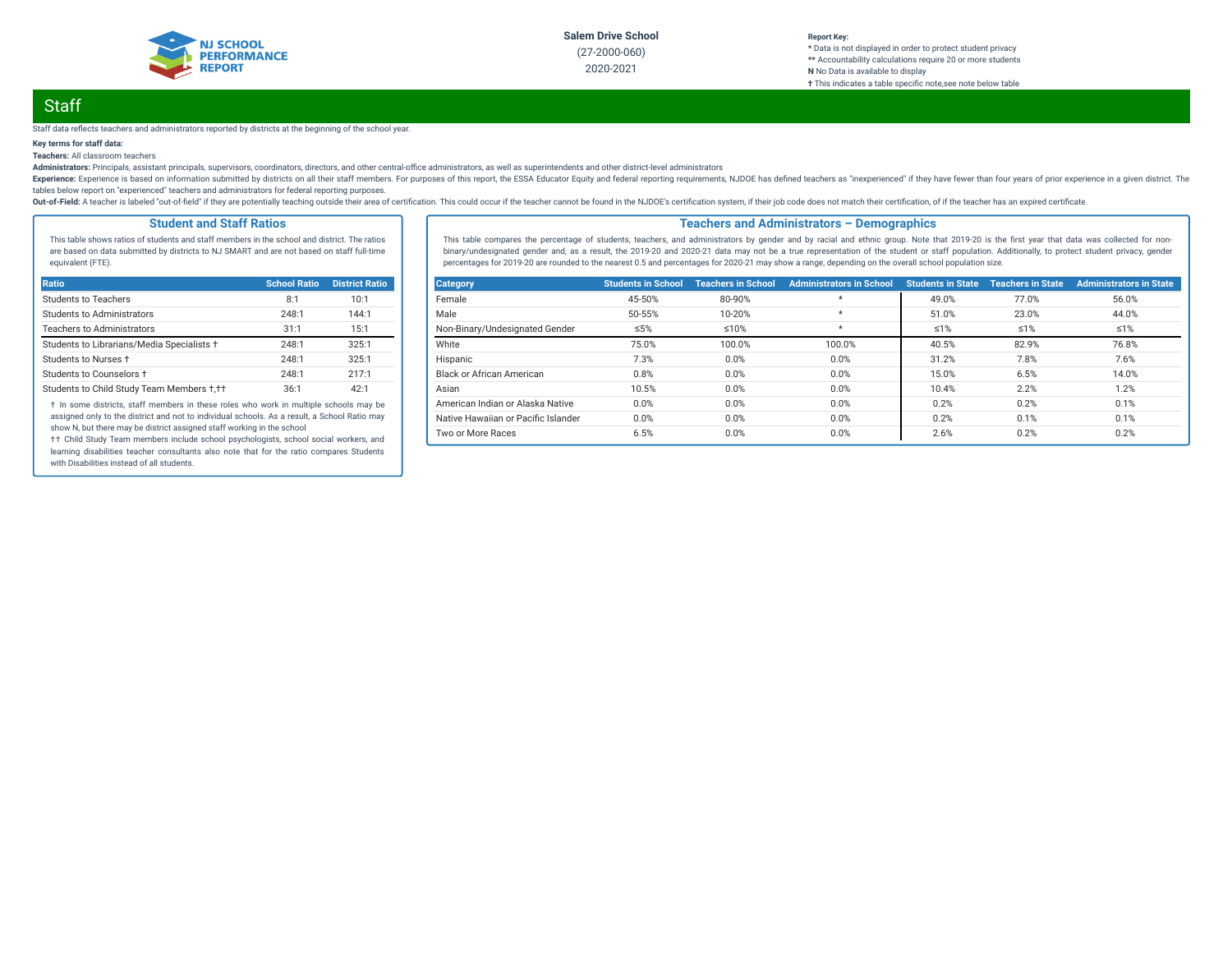

#### **Report Key: \*** Data is not displayed in order to protect student privacy **\*\*** Accountability calculations require 20 or more students **N** No Data is available to display **†** This indicates a table specic note,see note below table

# **Staff**

#### Staff data reflects teachers and administrators reported by districts at the beginning of the school year.

### **Key terms for staff data:**

### **Teachers:** All classroom teachers

Administrators: Principals, assistant principals, supervisors, coordinators, directors, and other central-office administrators, as well as superintendents and other district-level administrators

Experience: Experience is based on information submitted by districts on all their staff members. For purposes of this report, the ESSA Educator Equity and federal reporting requirements, NJDOE has defined teachers as "ine tables below report on "experienced" teachers and administrators for federal reporting purposes.

Out-of-Field: A teacher is labeled "out-of-field" if they are potentially teaching outside their area of certification. This could occur if the teacher cannot be found in the NJDOE's certification system, if their job code



### **Teachers and Administrators - One-Year Retention (District Level)**

This table shows the percentage of teachers and administrators assigned to this district in 2019-20 that were still assigned to this district in 2020-21. Staff who were not retained may have changed districts or no longer work for the state (including retirements).

| Job Type                                      | <b>District</b> | <b>State</b> |
|-----------------------------------------------|-----------------|--------------|
| 2019-20 Teachers: Same district 2020-21       | 95.5%           | 91.5%        |
| 2019-20 Administrators: Same district 2020-21 | 100.0%          | 89 7%        |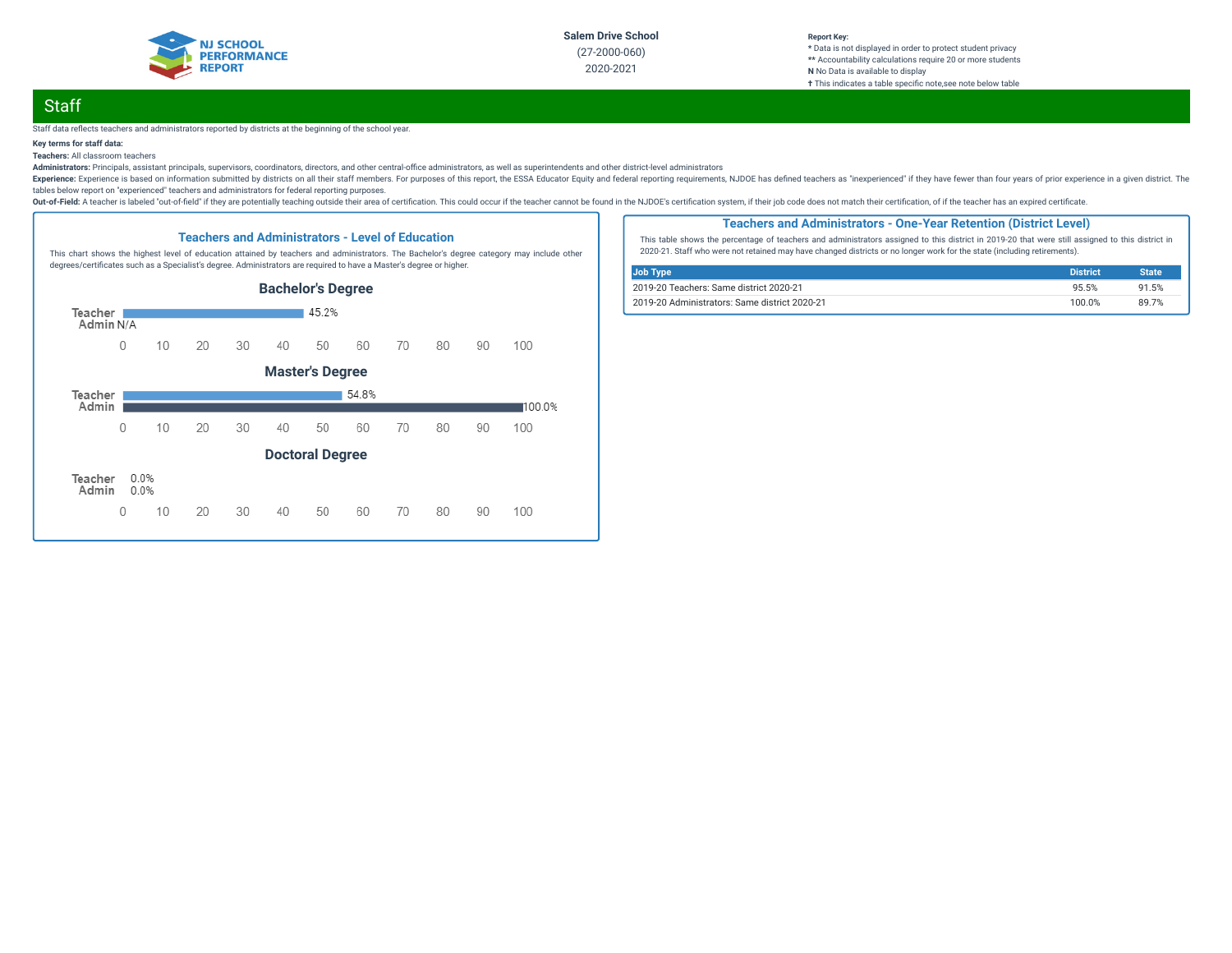

#### **Report Key: \*** Data is not displayed in order to protect student privacy **\*\*** Accountability calculations require 20 or more students **N** No Data is available to display **†** This indicates a table specific note, see note below table

# **Staff**

Staff data reflects teachers and administrators reported by districts at the beginning of the school year.

### **Key terms for staff data:**

**Teachers:** All classroom teachers

Administrators: Principals, assistant principals, supervisors, coordinators, directors, and other central-office administrators, as well as superintendents and other district-level administrators

Experience: Experience is based on information submitted by districts on all their staff members. For purposes of this report, the ESSA Educator Equity and federal reporting requirements, NJDOE has defined teachers as "ine tables below report on "experienced" teachers and administrators for federal reporting purposes.

Out-of-Field: A teacher is labeled "out-of-field" if they are potentially teaching outside their area of certification. This could occur if the teacher cannot be found in the NJDOE's certification system, if their job code

### **Teachers by Subject Area**

This table shows the counts of teachers by subject area with gender breakdown, experience, and level of education. The staff counts in this table reflect staff assignments as submitted by districts to NJ SMART and reflect some teachers may teach in multiple subject areas and may be counted more than once in this table or they may only be counted in their primary subject area. Additionally, in many elementary schools teachers are not assigne Specific) category and not in the other subject areas, but that does not mean those subjects are not being taught in the school. Special Education and Bilingual teachers are generally assigned to a subject area and also ei subject areas.

| <b>Subject Area</b>                       | <b>Total Number of</b><br><b>Teachers</b> | $\%$<br><b>Female Male</b> | $\%$         | % Non-binary or<br><b>Undesignated Gender</b> | $\%$         | %<br><b>White Hispanic</b> | % Black or African<br>American | $\%$<br>Asian | % Native Hawaiian,<br><b>Pacific Islander</b> | % American Indian or<br><b>Native American</b> | % Two or<br><b>More Races</b> | % 4 or more years<br>experience in the district | % Bachelor's<br><b>Degree(Highest Degree)</b> | % Master's<br><b>Degree</b> (Highest<br>Degree) |
|-------------------------------------------|-------------------------------------------|----------------------------|--------------|-----------------------------------------------|--------------|----------------------------|--------------------------------|---------------|-----------------------------------------------|------------------------------------------------|-------------------------------|-------------------------------------------------|-----------------------------------------------|-------------------------------------------------|
| <b>Elementary Not Subject</b><br>Specific | 21                                        | >80%% ≤20%                 |              | $\leq$ 20%                                    | 100.0%       | 0.0%                       | 0.0%                           | 0.0%          | 0.0%                                          | 0.0%                                           | 76.2%                         | 52.4%                                           | 47.6%                                         | 0.0%                                            |
| English/Language<br>Arts/Literacy         | $\mathbf{0}$                              | N                          | N            | N                                             | $\mathsf{N}$ | N                          | N                              | $\mathsf{N}$  | ${\sf N}$                                     | $\mathsf{N}$                                   | N                             | N                                               | $\mathsf{N}$                                  | ${\sf N}$                                       |
| English Speakers or<br>Other Languages    |                                           | $\star$                    | $\star$      | $\star$                                       | 100.0%       | 0.0%                       | 0.0%                           | 0.0%          | 0.0%                                          | 0.0%                                           | 100.0%                        | 0.0%                                            | 100.0%                                        | 0.0%                                            |
| Mathematics                               | $\Omega$                                  | N                          | N            | N                                             | N            | N                          | N.                             | N             | $\mathsf{N}$                                  | N                                              | N                             | N                                               | N                                             | N                                               |
| Science                                   | $\Omega$                                  | N                          | N            | N                                             | N            | N                          | N                              | $\mathsf{N}$  | N                                             | $\sf N$                                        | N                             | N                                               | $\mathsf{N}$                                  | N                                               |
| Social Studies/History                    | $\mathbf{0}$                              | N                          | N            | N                                             | N            | N                          | N                              | N             | N                                             | $\mathsf{N}$                                   | N                             | N                                               | $\mathsf{N}$                                  | N                                               |
| World Language                            |                                           | $\star$                    | $\star$      | $\star$                                       | 100.0%       | 0.0%                       | 0.0%                           | 0.0%          | 0.0%                                          | 0.0%                                           | 0.0%                          | 0.0%                                            | 100.0%                                        | 0.0%                                            |
| Visual and Performing<br>Arts             | $\mathcal{S}$                             | $\star$                    | $\star$      | $\star$                                       | 100.0%       | 0.0%                       | 0.0%                           | 0.0%          | 0.0%                                          | 0.0%                                           | 100.0%                        | 33.3%                                           | 66.7%                                         | 0.0%                                            |
| Health/Physical<br>Education              |                                           | $\star$                    | $\star$      | $\star$                                       | 100.0%       | 0.0%                       | 0.0%                           | 0.0%          | 0.0%                                          | 0.0%                                           | 100.0%                        | 100.0%                                          | 0.0%                                          | 0.0%                                            |
| Family & Consumer<br>Sciences             | $\Omega$                                  | N                          | N            | N                                             | N            | N                          | N                              | $\mathsf{N}$  | $\mathsf{N}$                                  | N                                              | N                             | N                                               | $\mathsf{N}$                                  | N                                               |
| <b>Financial Literacy</b>                 | $\mathbf{0}$                              | N                          | N            | N                                             | N            | N                          | N                              | N             | $\mathsf{N}$                                  | N                                              | N                             | N                                               | N                                             | N                                               |
| <b>Business</b>                           | $\mathbf 0$                               | N                          | N            | N                                             | N            | N                          | N                              | N             | $\mathsf{N}$                                  | N                                              | N                             | N                                               | $\mathsf{N}$                                  | N                                               |
| Computer Science/IT                       | $\mathbf 0$                               | N                          | N            | N                                             | N            | N                          | N                              | N             | N                                             | $\mathsf{N}$                                   | N                             | N                                               | $\mathsf{N}$                                  | $\mathsf{N}$                                    |
| <b>Industrial Arts</b>                    | $\mathbf{0}$                              | N                          | N            | N                                             | N            | N                          | N.                             | N             | N                                             | N                                              | N                             | N                                               | $\mathsf{N}$                                  | N                                               |
| Career and Technical<br>Education         | $\mathbf 0$                               | N                          | N            | N                                             | N            | N                          | N                              | $\mathsf{N}$  | N                                             | N                                              | N                             | N                                               | $\mathsf{N}$                                  | N                                               |
| <b>Special Education</b>                  | $\overline{4}$                            | $\star$                    | $\star$      | $\star$                                       | 100.0%       | 0.0%                       | 0.0%                           | 0.0%          | 0.0%                                          | 0.0%                                           | 100.0%                        | 25.0%                                           | 75.0%                                         | 0.0%                                            |
| Bilingual                                 | $\mathbf 0$                               | N                          | $\mathsf{N}$ | $\mathsf{N}$                                  | N            | N                          | N                              | $\mathsf{N}$  | $\mathsf{N}$                                  | $\mathsf{N}$                                   | N                             | N                                               | $\mathsf{N}$                                  | N                                               |
|                                           |                                           |                            |              |                                               |              |                            |                                |               |                                               |                                                |                               |                                                 |                                               |                                                 |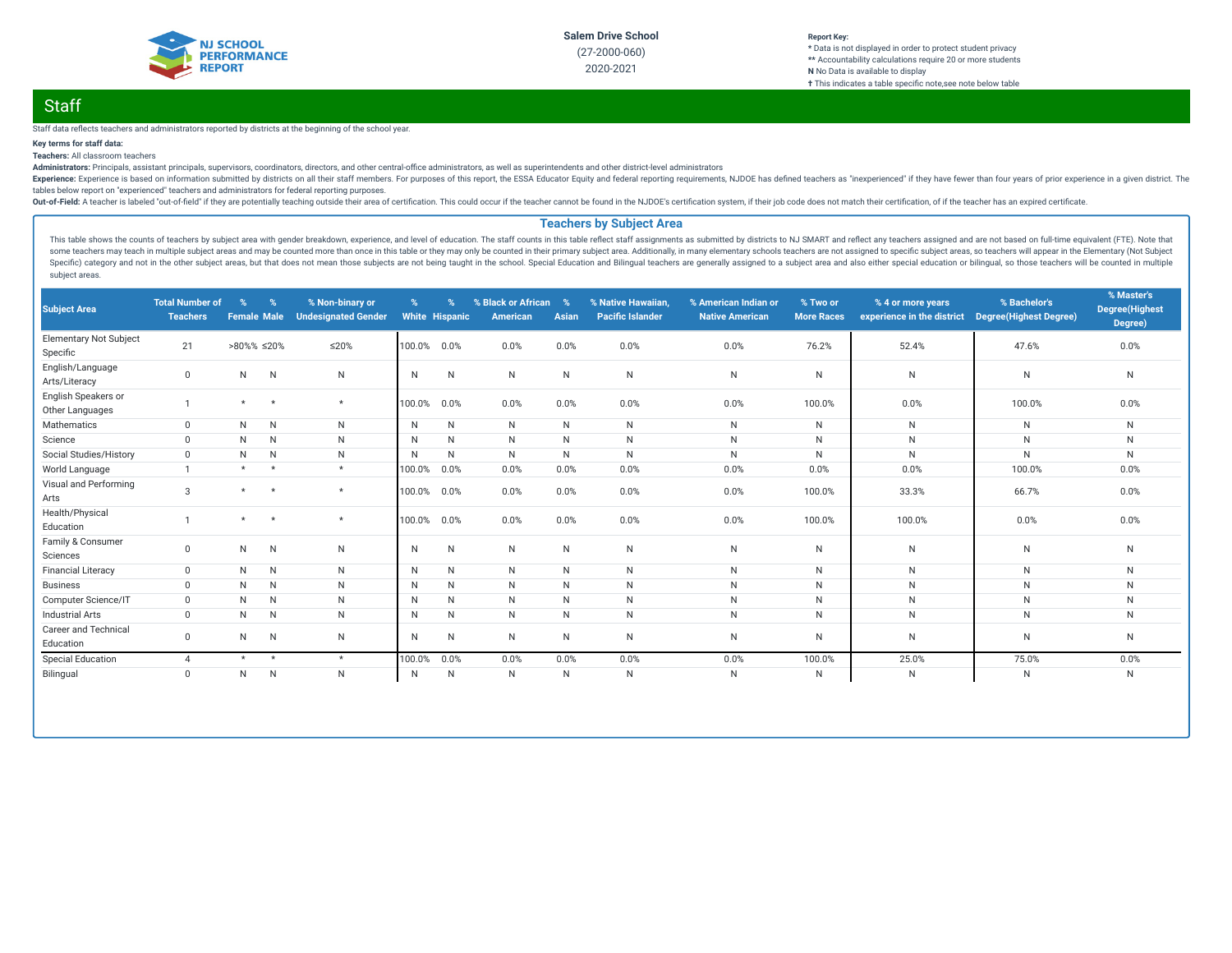

#### **Report Key: \*** Data is not displayed in order to protect student privacy **\*\*** Accountability calculations require 20 or more students **N** No Data is available to display **†** This indicates a table specific note, see note below table

# Per-Pupil Expenditures

## **Per-Pupil Expenditures by Source**

The link below produces a spreadsheet listing all school-level summaries of the most recently available expenses for regular and special education students taught at schools by district across the state. The amounts shown operations and maintenance, and extra-curricular activities.

For more information regarding this spreadsheet please refer to the guidance for school level reporting, which is available on the NJDOE webpage ESSA School Level Reporting [Information](https://www.nj.gov/education/finance/fp/af/essa.shtml). More in-depth information about dist and the [Comprehensive](https://www.nj.gov/education/finance/fp/cafr/search/) Annual Financial Report (CAFR) and Auditor Management Reports (AMRs).

Please be aware that the total district expenditures represented in these reports are taken from audited district financial data, but the subsequent allocation of these resources to specific schools is not audited or other questions about the assignment (or lack of assignment) of school-level amounts, please contact the district for additional information.

#### Link to District Summary of [2020-21 School-Level](https://homeroom4.doe.state.nj.us/audsum/PpeReport?&did=2000&fileformat=html&reportname=PERFORMREPORT&fy=21) Per Pupil Expenditures by Source

An option to download all [school-level](https://homeroom4.doe.state.nj.us/audsum/PpeReport?&did=9999&fileformat=html&reportname=PERFORMREPORT&fy=21) summaries by district in one spreadsheet is also available. However, because districts have flexibility in how certain costs are allocated to individual schools, school-level costs sh

| <b>Hanover Twp</b>                                 | Federal | <b>State &amp; Local</b> | <b>Total</b> | ADE**   |
|----------------------------------------------------|---------|--------------------------|--------------|---------|
| School Level Expenditures Not Assigned to a School | Ś4      | \$5,339                  | \$5,343      | 1,295.3 |
| District Level Central Expenditures                |         | \$3,018                  | \$3,018      | 1,295.3 |
| Bee Meadow School                                  | \$415   | \$13,819                 | \$14,234     | 297.3   |
| Memorial Junior School                             | \$206   | \$10,698                 | \$10,904     | 464.2   |
| Mountview Road School                              | \$336   | \$10,276                 | \$10,612     | 283.6   |
| Salem Drive School                                 | \$382   | \$10,713                 | \$11,095     | 250.1   |
|                                                    |         |                          |              |         |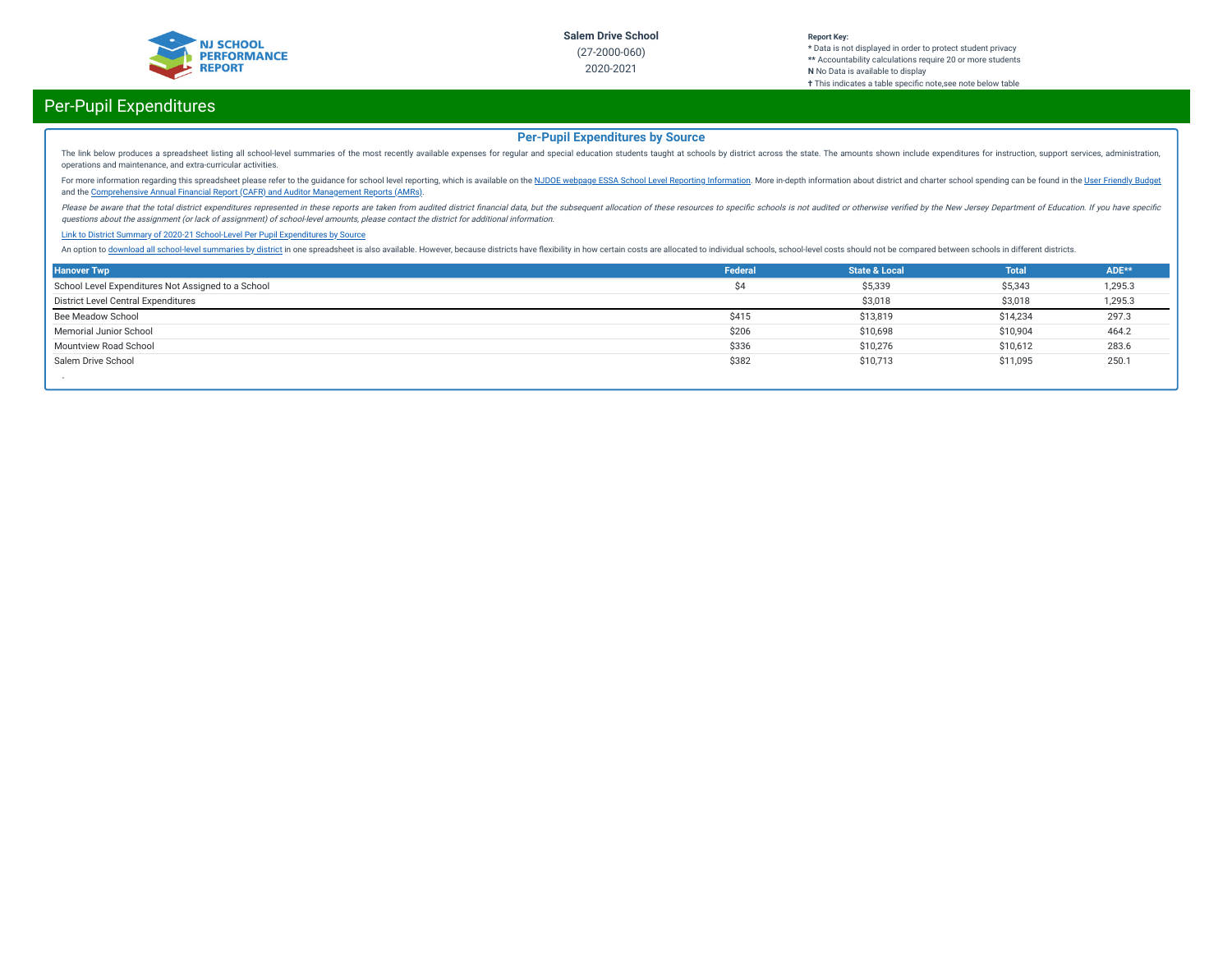

#### **Report Key: \*** Data is not displayed in order to protect student privacy **\*\*** Accountability calculations require 20 or more students **N** No Data is available to display **†** This indicates a table specific note, see note below table

# Accountability

New Jersey's Every Student Succeeds Act (ESSA) Accountability System New Jersey's school accountability system identifies schools that are in need of comprehensive and targeted support as required by the Every Student Succ identify schools in the following four federal categories every three years:

- **Comprehensive Support and Improvement (CSI): Overall Low Performing:**
	- Schools with a summative score in the bottom 5% of Title I schools.
- **Comprehensive Support and Improvement (CSI): Low Graduation Rate:** High schools with a four-year graduation rate of 67% or less
- **Additional Targeted Support and Improvement: Low Performing Student Group (ATSI):**
- Schools with one or more student group with a summative score that would be in the bottom 5% of Title I schools
- **Comprehensive Support and Improvement (CSI): Chronically Low Performing:**
	- o Title I schools identified as Additional Targeted Support and Improvement; Low Performing Student Group (ATSI) that are identified for three or more consecutive years, i.e. ATSI schools that do not meet exit criteria.
	- The NJDOE has not yet identified schools in this category as no ATSI schools have been in status for three or more years.

Annually, NJDOE will identify schools in the following federal category:

- **Targeted Support and Improvement: Consistently Underperforming Student Group (TSI):**
	- schools with one or more student groups that missed annual targets or standards for all indicators for two years in a row

### For purposes of ESSA accountability, only schools and student groups with data for 20 or more students are included in calculations.

For more information about New Jersey's accountability system, how indicator and summative scores were calculated, how federal accountability status is determined, and [statewide](https://www.state.nj.us/education/title1/accountability/progress/19/2018-19%20Statewide%20Progress%20toward%20Long-Term%20Goals.pdf) progress toward long-term goals, see these a

Important Note for 2020-2021: Due to the COVID-19 pandemic, New Jersey received waivers from the United States Department of Education (USED) in both [March](https://oese.ed.gov/files/2021/03/nj-acct-waiver-response-1.pdf) 2020 and March 2021 that waived accountability-related requirement 2020-2021 school years. These waivers removed the requirements to:

- Calculate indicator scores and summative scores for the 2019-2020 and 2020-2021 school years;
- Measure progress toward long-term goals and measures of interim progress for accountability indicators for the 2019-2020 and 2020-2021 school years; and
- Identify schools for comprehensive and targeted support and improvement during the 2020-2021 and 2021-2022 school years (based on 2019-2020 and 2020-2021 data, respectively).

As a result of these waivers, any school that was identified for comprehensive or targeted support and improvement during the 2019-2020 school year will retain the same status for the 2021-2022 and 2022-2023 school years a

For the categories that are identified every three vears, the last identification occurred in the 2018-2019 school year (based on 2017-2018 data) and the next identification was scheduled for the 2021-2022 school year (bas the 2022-2023 school year (based on 2021-2022 data) and all currently identied schools will be eligible to exit status at the end of the 2022-2023 school year.

For the annual identification of schools for Targeted Support and Improvement: Consistently Underperforming Student Group, no schools will be identified during the 2020-2021 or 2021-2022 school year as a result of these wa

The 2020-2021 Accountability Indicator Scores and Summative Ratings and Accountability Summary by Student Group tables will not be included in the report for 2020-2021 as these tables include indicator scores, summative sc March 2020 waiver.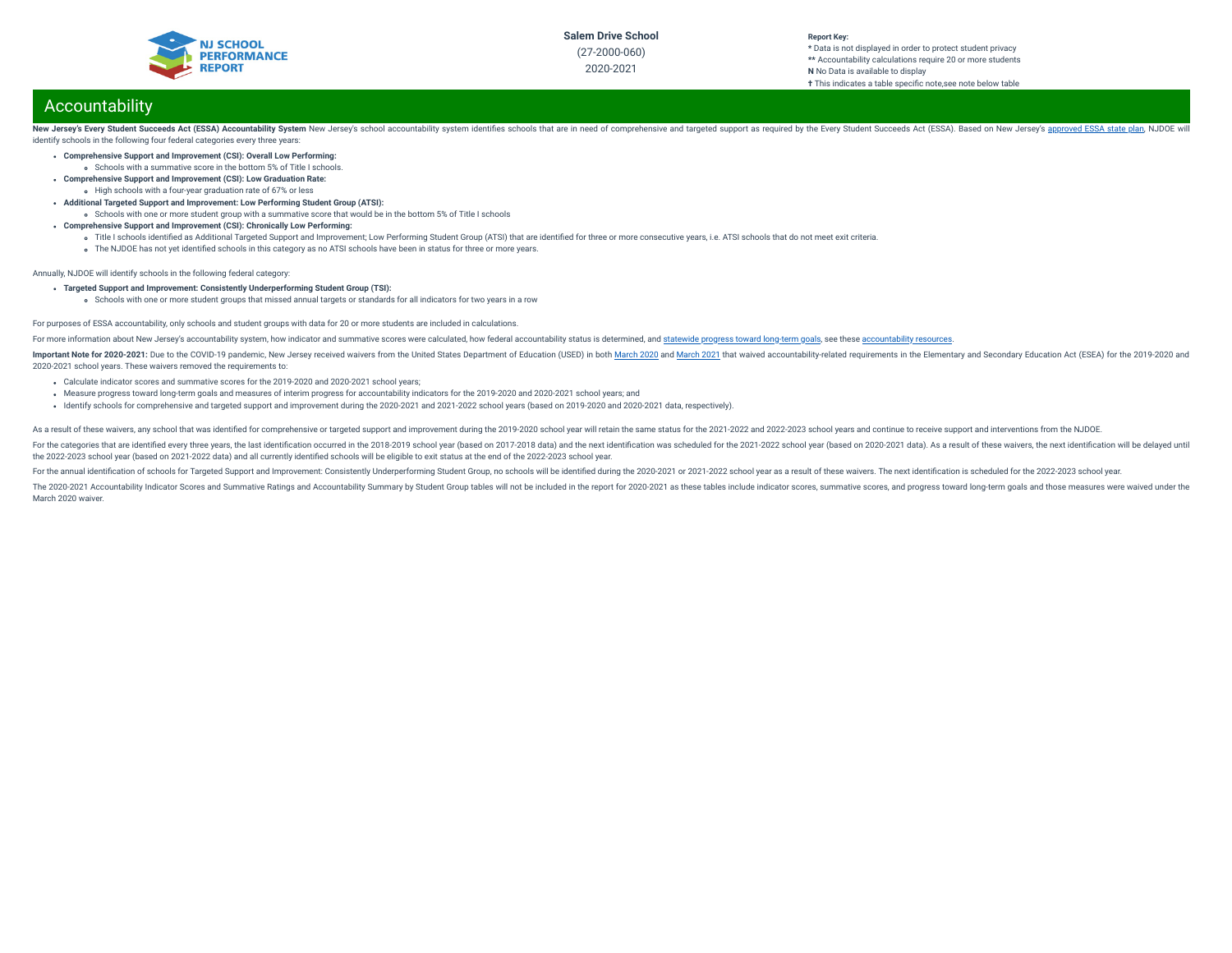

#### **Report Key: \*** Data is not displayed in order to protect student privacy **\*\*** Accountability calculations require 20 or more students **N** No Data is available to display **†** This indicates a table specic note,see note below table

# Accountability

### **ESSA Accountability Status**

The table below provides the school's federal school status for the 2022-23 school year, the category (or reason) for identication, the year the school is eligible to exit status, and, if applicable, the student groups identied for support. For additional information, the NJDOE ESSA [Accountability](https://www.state.nj.us/education/title1/accountability/progress/20/) webpage includes a list of all schools requiring [comprehensive](https://www.state.nj.us/education/title1/accountability/progress/19/CAP%20Comprehensive_Targeted_Schools.xlsx) or targeted support and improvement with the amount of School Improvement Aid (SIA) funds received and information on exit [criteria](https://www.state.nj.us/education/title1/accountability/progress/20/ESSAExitCriteriaDocument.pdf) for identified schools.

| Status for 2022-23 School Year                                   | Not in Status |
|------------------------------------------------------------------|---------------|
| <b>Category of Identification</b>                                | n/a           |
| <b>Year Eligible to Exit Status</b>                              | n/a           |
| <b>Student Group Status: White</b>                               |               |
| <b>Student Group Status: Hispanic</b>                            |               |
| Student Group Status: Black or African American                  |               |
| Student Group Status: Asian, Pacific Islander, Native Hawaiian   |               |
| Student Group Status: American Indian or Alaska Native           |               |
| <b>Student Group Status: Two or More Races</b>                   |               |
| <b>Student Group Status: Economically Disadvantaged Students</b> |               |
| <b>Student Group Status: Students with Disabilities</b>          |               |
| <b>Student Group Status: English Learners</b>                    |               |

† This ag is used if a school is identied for Comprehensive Support and Improvement, but one or more student groups met criteria for Targeted Support and Improvement.

## **ESSA Accountability Progress**

The table below shows performance on each of New Jersey's ESSA accountability indicators for the last three years. ELA and Math Proficiency represent the percentage of students that met or exceeded expectations on statewide assessments (NJSLA or DLM). ELA and Math Growth represent the median student growth percentile. Four- and fiveyear graduation rates represent the adjusted cohort graduation rates. Progress toward English Language Proficiency shows the percentage of English Learners who demonstrated the expected amount of growth on the ACCESS for ELLs 2.0 Assessment for English Language proficiency. Chronic absenteeism represents the percentage of students that were absent for 10% or more of the days enrolled during the school year.

**Important Note for 2020-21:** The NJDOE received federal waivers that waived certain assessment and accountabilityrelated requirements for the 2019-20 and 2020-21 school years. As a result, proficiency, growth, and progress toward English language proficiency data is not available for 2019-20 or 2020-21 and chronic absenteeism data is not available for 2019-20.

| <b>ESSA Acountability Indicator</b>                                                                                                                         | 2018-19 | 2019-20 | 2020-21 |
|-------------------------------------------------------------------------------------------------------------------------------------------------------------|---------|---------|---------|
| <b>ELA Proficiency</b>                                                                                                                                      | 76.6%   |         |         |
| Math Proficiency                                                                                                                                            | 60.8%   |         |         |
| <b>ELA Growth</b>                                                                                                                                           | 58      |         |         |
| Math Growth                                                                                                                                                 | 52      |         |         |
| 4-Year Graduation Rate+                                                                                                                                     |         |         |         |
| 5-Year Graduation Rate+                                                                                                                                     |         |         |         |
| Progress toward English Language Proficiency                                                                                                                | $\star$ |         |         |
| Chronic Absenteeism                                                                                                                                         | 4.3%    |         | 0.4%    |
| † This table shows the most recent graduation rate for reference, but accountability calculations for a given year use<br>the prior year's graduation rate. |         |         |         |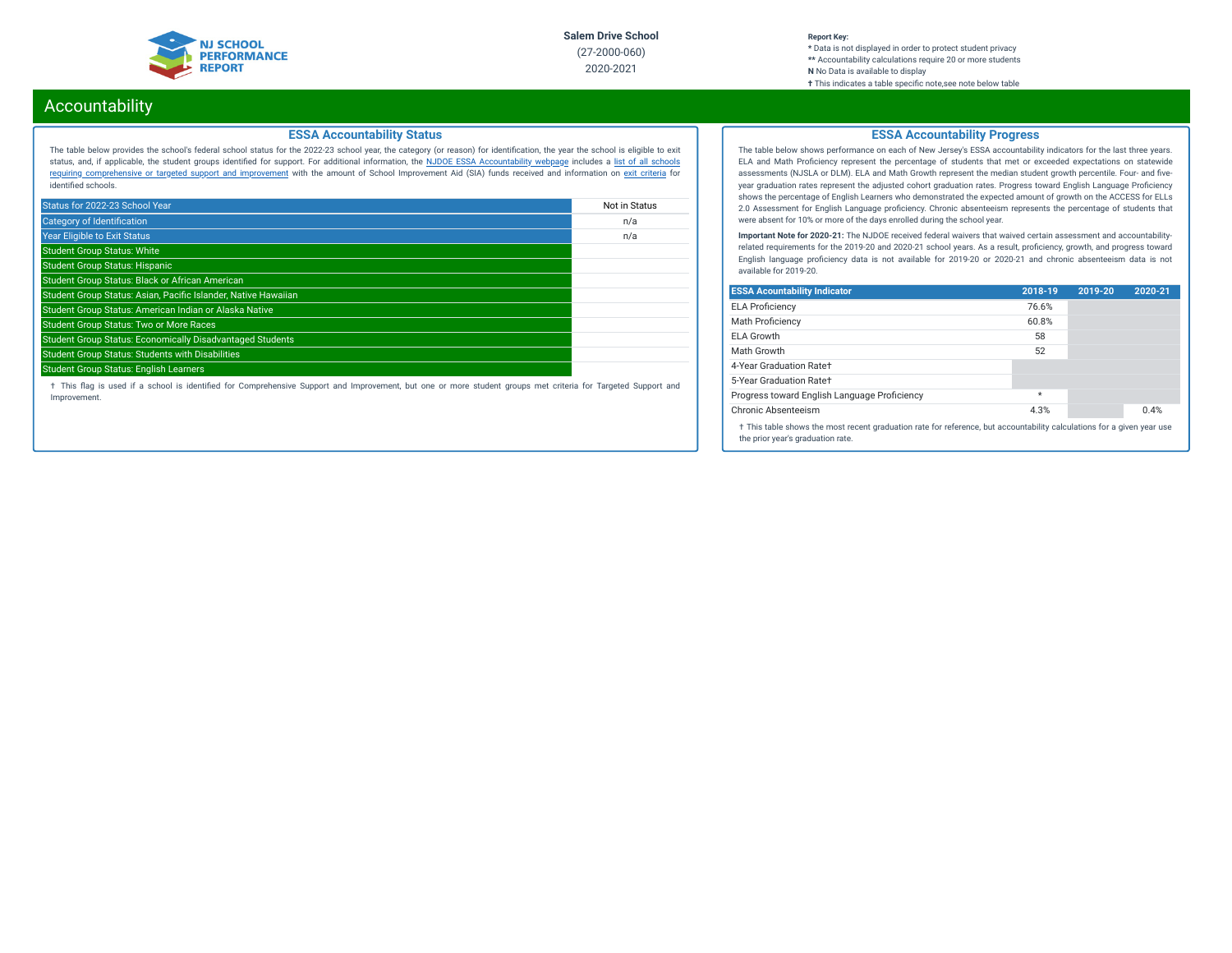

#### **Report Key: \*** Data is not displayed in order to protect student privacy **\*\*** Accountability calculations require 20 or more students **N** No Data is available to display **†** This indicates a table specific note, see note below table

# Narrative

| there are questions about the information provided in the narrative section, please contact the school or district directly. | This section allows schools and districts to share highlights, achievements, and other important information about programs, activities, and services that are offered in their own words. Please note that the narrative is o                                                                                                                                                                                                             |
|------------------------------------------------------------------------------------------------------------------------------|--------------------------------------------------------------------------------------------------------------------------------------------------------------------------------------------------------------------------------------------------------------------------------------------------------------------------------------------------------------------------------------------------------------------------------------------|
| <b>Highlights:</b>                                                                                                           | . SDS received "Common Sense" School recognition for teaching digital citizenship, providing safe and innovative spaces for students to use technology for learning and life.<br>- After-school enrichment classes are offered to all grade levels. Coding and humanoid robots are part of our K-5 technology instruction.<br>• Curriculum includes digital learning resources to enhance instruction across all areas of our curriculium. |
| <b>Awards, Recognition, Accomplishments:</b>                                                                                 | Salem Drive School was recognized as a "Common Sense" School for their efforts in teaching digital citizenship to young people, engaging the<br>community, and supporting educators using technology for learning.                                                                                                                                                                                                                         |
| <b>Clubs and Activities:</b>                                                                                                 | Afterschool clubs and activities are offered throughout the year in every grade level. Classes are led by our certified teachers and focus on a variety of<br>differing topics in STEAM areas. Students and Grades 3-5 partiipate in the Perennial Math Competition. Through our PACT Program (Gifted & Talented),<br>students participate in local learning competitions with other districts.                                            |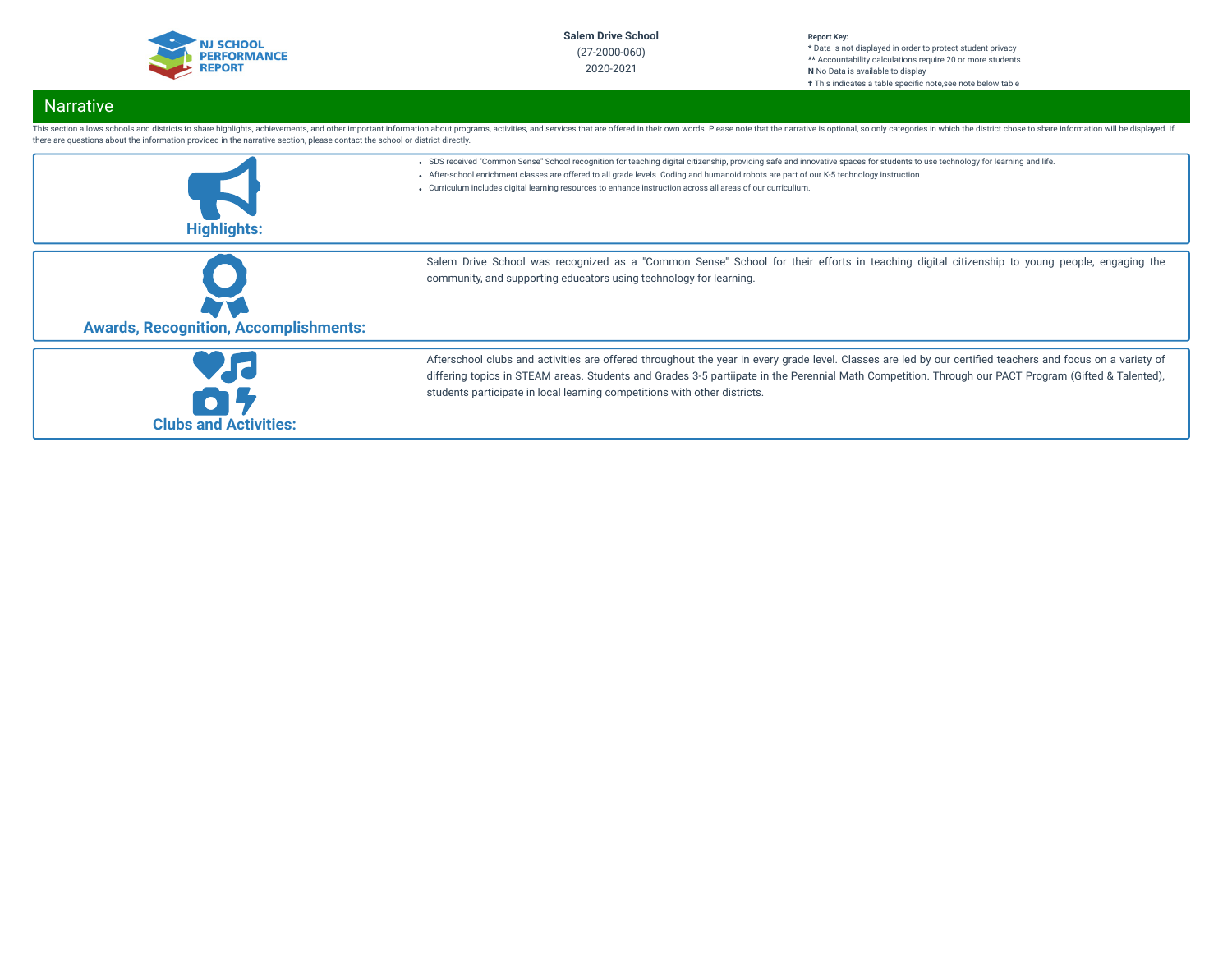

#### **Report Key: \*** Data is not displayed in order to protect student privacy **\*\*** Accountability calculations require 20 or more students **N** No Data is available to display **†** This indicates a table specific note, see note below table

# Narrative

This section allows schools and districts to share highlights, achievements, and other important information about programs, activities, and services that are offered in their own words. Please note that the narrative is o there are questions about the information provided in the narrative section, please contact the school or district directly.

| <b>Before and After School Programs:</b> | Salem Drive School offers families before care via the HTSACC Early Birds Program and after care via the HTSACC After Care Program.                                                                                                                                                                                                                                                                                                                                                                                                                             |
|------------------------------------------|-----------------------------------------------------------------------------------------------------------------------------------------------------------------------------------------------------------------------------------------------------------------------------------------------------------------------------------------------------------------------------------------------------------------------------------------------------------------------------------------------------------------------------------------------------------------|
| <b>Staff and Professional Learning:</b>  | In house professional development is lead by our teachers through the Hanover Township Educator Academy. Grade Level and Subject Area/Department<br>meetings occurr monthly to increase collaboration across the district and analyze student data to help improve instruction and enhance our curriculium.<br>Teachers select outside professional development that aligns with their professional development plan. District Professional Development Days<br>throughout the school year target specific learning for groups and align to our district goals. |
| <b>Student Supports and Services:</b>    | ELL services are provided daily to acquire English language proficiency. Students with disabilities have individual goals addressed through their IEPs.<br>Struggling general education student needs are addressed through our Basic Skills Program. The Intervention and Referral Services Team identify and<br>offer tiered level of supports for students having difficulty with academics as well as social, emotional, and behavioral development. Daily guidance<br>counselor support is available for all of our students.                              |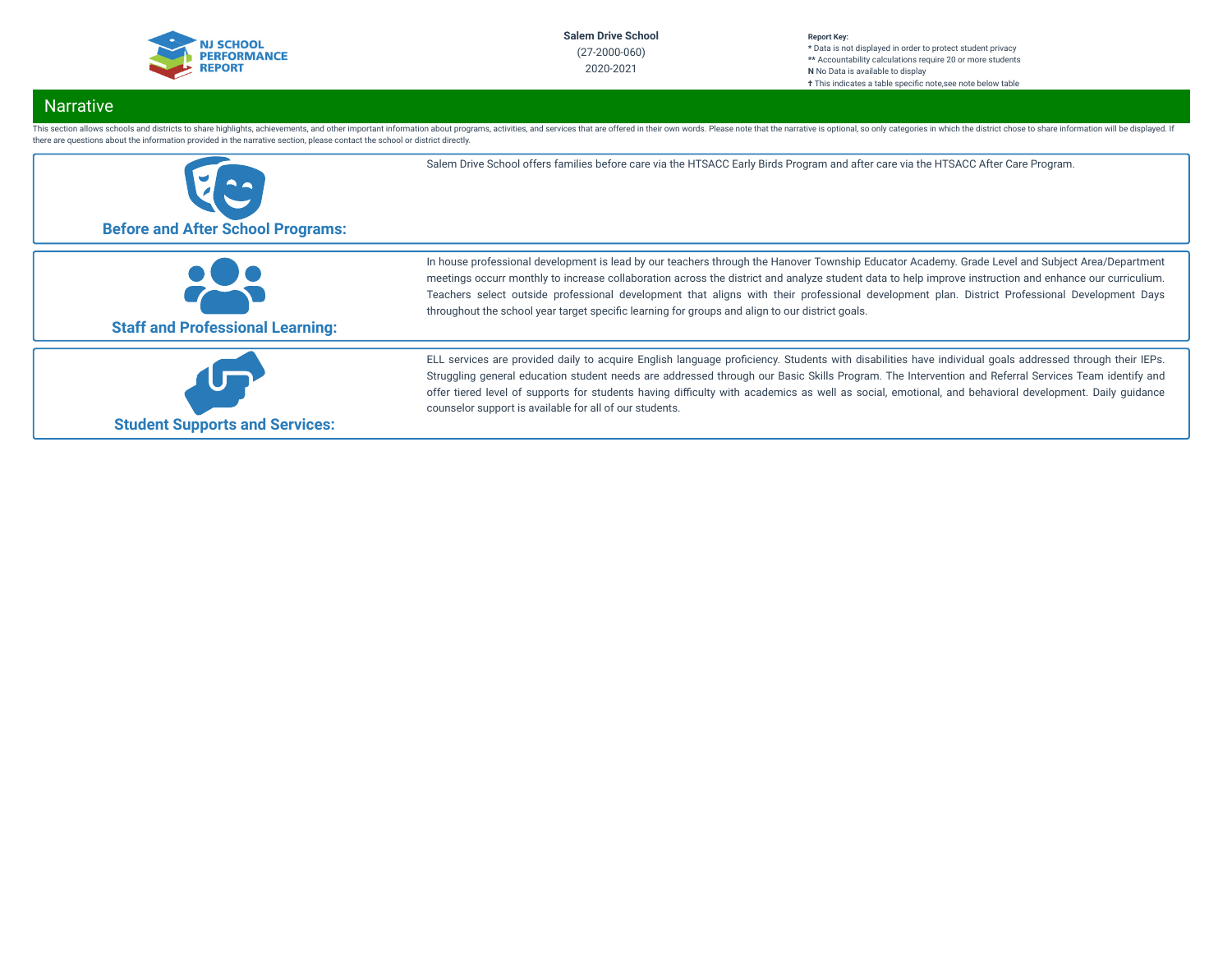

#### **Report Key: \*** Data is not displayed in order to protect student privacy **\*\*** Accountability calculations require 20 or more students **N** No Data is available to display **†** This indicates a table specific note, see note below table

# Narrative

This section allows schools and districts to share highlights, achievements, and other important information about programs, activities, and services that are offered in their own words. Please note that the narrative is o there are questions about the information provided in the narrative section, please contact the school or district directly.



Active PTA provides school and family events to enhance school programs including: cultural arts presentations, family involvement events, and regular meetings and communication. Partnership with local businesses to support student learning and curriculum initiatives. Service projects that support the larger community. Parents are invited to grade level performances, school concerts, and special instructional fairs.

# **Parent and Community Involvement:**



Is a Climate Survey Used: Yes; Who is surveyed: Students, Parents, Administrators, Teachers. All school stakeholders are surveyed annually and the results are reviewed and analyzed by the School Safety and Climate Team, building administration, staff, PTA's, etc.